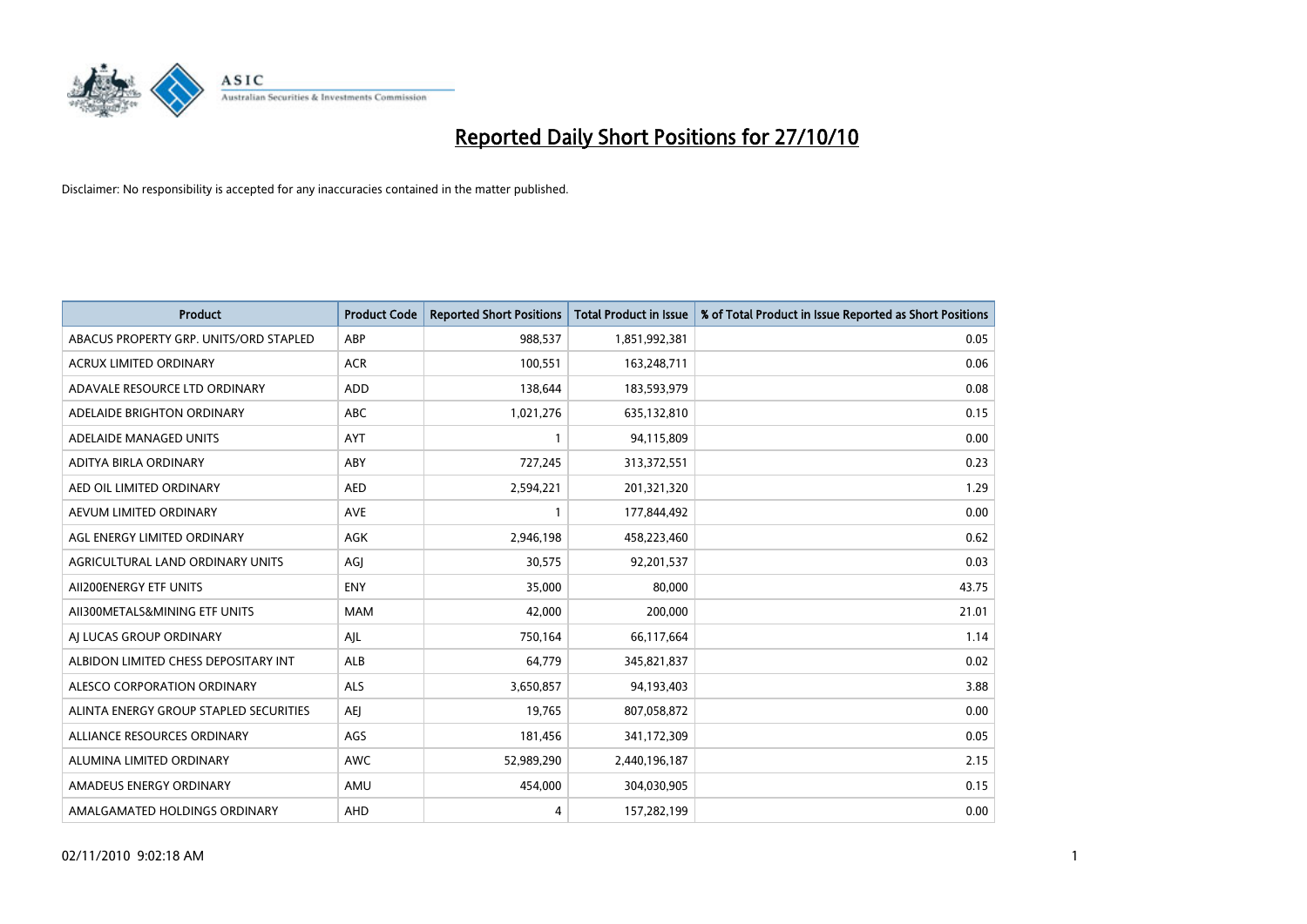

| <b>Product</b>                          | <b>Product Code</b> | <b>Reported Short Positions</b> | <b>Total Product in Issue</b> | % of Total Product in Issue Reported as Short Positions |
|-----------------------------------------|---------------------|---------------------------------|-------------------------------|---------------------------------------------------------|
| AMCOR LIMITED ORDINARY                  | AMC.                | 1,844,149                       | 1,224,359,762                 | 0.13                                                    |
| AMP LIMITED ORDINARY                    | AMP                 | 24,145,455                      | 2,094,424,200                 | 1.15                                                    |
| AMPELLA MINING ORDINARY                 | <b>AMX</b>          | 45.812                          | 200,225,108                   | 0.02                                                    |
| ANDEAN RESOURCES LTD ORDINARY           | <b>AND</b>          | 788,426                         | 548,450,367                   | 0.13                                                    |
| ANSELL LIMITED ORDINARY                 | <b>ANN</b>          | 1,031,950                       | 132,894,402                   | 0.78                                                    |
| ANTARES ENERGY LTD ORDINARY             | <b>AZZ</b>          | 168,654                         | 299,333,110                   | 0.06                                                    |
| ANZ BANKING GRP LTD ORDINARY            | ANZ                 | 8,204,711                       | 2,559,768,592                 | 0.31                                                    |
| APA GROUP STAPLED SECURITIES            | <b>APA</b>          | 5,047,612                       | 551,689,118                   | 0.93                                                    |
| APEX MINERALS NL ORDINARY               | <b>AXM</b>          | 885,146                         | 3,567,819,909                 | 0.02                                                    |
| APN EUROPEAN RETAIL UNITS STAPLED SEC.  | <b>AEZ</b>          | 11,832                          | 544,910,660                   | 0.00                                                    |
| APN NEWS & MEDIA ORDINARY               | <b>APN</b>          | 11,825,522                      | 606,084,019                   | 1.95                                                    |
| APOLLO GAS LIMITED ORDINARY             | <b>AZO</b>          | 71,180                          | 90,400,136                    | 0.08                                                    |
| AQUARIUS PLATINUM. ORDINARY             | <b>AQP</b>          | 6,817,810                       | 463,231,008                   | 1.47                                                    |
| AQUILA RESOURCES ORDINARY               | <b>AQA</b>          | 1,257,396                       | 322,862,186                   | 0.36                                                    |
| ARAFURA RESOURCE LTD ORDINARY           | <b>ARU</b>          | 124,217                         | 291,300,342                   | 0.04                                                    |
| ARB CORPORATION ORDINARY                | ARP                 | 4,134                           | 72,481,302                    | 0.01                                                    |
| ARDENT LEISURE GROUP STAPLED SECURITIES | AAD                 | 1,346,862                       | 312,836,274                   | 0.42                                                    |
| ARISTOCRAT LEISURE ORDINARY             | <b>ALL</b>          | 26,678,787                      | 533,983,910                   | 5.00                                                    |
| ASCIANO GROUP STAPLED SECURITIES        | <b>AIO</b>          | 16,636,002                      | 2,926,103,883                 | 0.57                                                    |
| ASG GROUP LIMITED ORDINARY              | <b>ASZ</b>          | 27.493                          | 154,567,466                   | 0.01                                                    |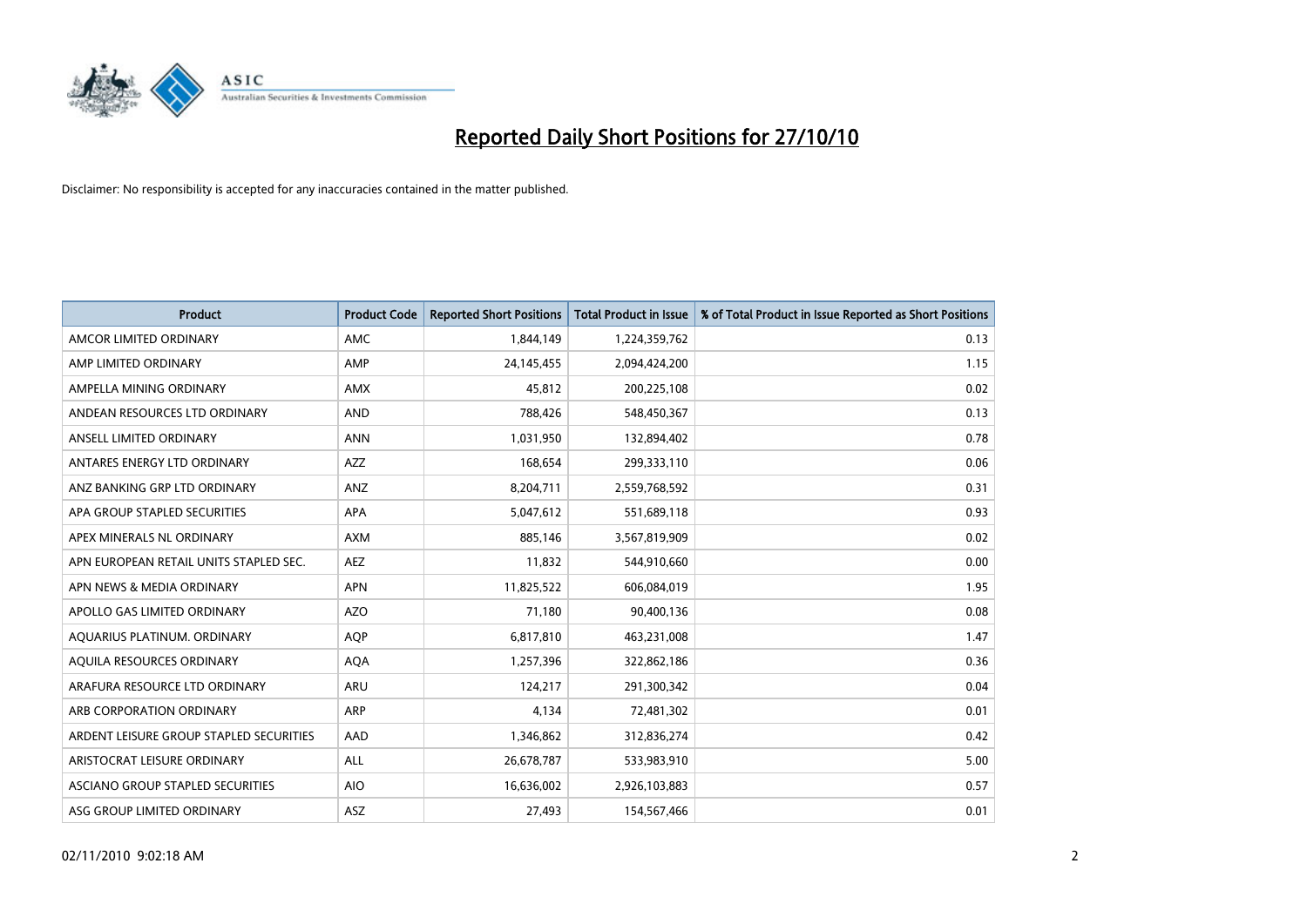

| <b>Product</b>                          | <b>Product Code</b> | <b>Reported Short Positions</b> | <b>Total Product in Issue</b> | % of Total Product in Issue Reported as Short Positions |
|-----------------------------------------|---------------------|---------------------------------|-------------------------------|---------------------------------------------------------|
| ASPEN GROUP ORD/UNITS STAPLED           | APZ                 | 1,069,977                       | 583,934,711                   | 0.18                                                    |
| <b>ASTON RES LTD ORDINARY</b>           | <b>AZT</b>          | 2,996                           | 204,527,604                   | 0.00                                                    |
| ASTRO JAP PROP GROUP STAPLED SECURITIES | AJA                 | 104,387                         | 508,212,161                   | 0.02                                                    |
| ASX LIMITED ORDINARY                    | ASX                 | 2,609,918                       | 175,136,729                   | 1.48                                                    |
| ATLANTIC LIMITED ORDINARY               | ATI                 | 11,995                          | 107,522,356                   | 0.01                                                    |
| ATLAS IRON LIMITED ORDINARY             | <b>AGO</b>          | 4,300,737                       | 540,082,119                   | 0.77                                                    |
| AUCKLAND INTERNATION ORDINARY           | <b>AIA</b>          | 54                              | 1,317,998,787                 | 0.00                                                    |
| <b>AURORA OIL &amp; GAS ORDINARY</b>    | <b>AUT</b>          | 115,582                         | 278,365,342                   | 0.04                                                    |
| AUSDRILL LIMITED ORDINARY               | <b>ASL</b>          | 186,288                         | 261,820,159                   | 0.06                                                    |
| AUSENCO LIMITED ORDINARY                | AAX                 | 4,137,265                       | 122,427,576                   | 3.39                                                    |
| AUST VINTAGE LTD ORDINARY               | <b>AVG</b>          | 18,791                          | 128,282,317                   | 0.01                                                    |
| <b>AUSTAL LIMITED ORDINARY</b>          | ASB                 | 238,380                         | 188,069,638                   | 0.11                                                    |
| <b>AUSTAR UNITED ORDINARY</b>           | <b>AUN</b>          | 14,009,972                      | 1,271,329,063                 | 1.10                                                    |
| AUSTBROKERS HOLDINGS ORDINARY           | <b>AUB</b>          | 2                               | 54,339,433                    | 0.00                                                    |
| AUSTEREO GROUP LTD. ORDINARY            | <b>AEO</b>          | 72,757                          | 344,783,708                   | 0.02                                                    |
| AUSTIN ENGINEERING ORDINARY             | ANG                 | 14,132                          | 71,314,403                    | 0.02                                                    |
| <b>AUSTRALAND ASSETS ASSETS</b>         | AAZPB               | 1,168                           | 2,750,000                     | 0.04                                                    |
| AUSTRALAND PROPERTY STAPLED SECURITY    | <b>ALZ</b>          | 136,195                         | 576,837,197                   | 0.02                                                    |
| AUSTRALIAN AGRICULT, ORDINARY           | AAC                 | 4,464,618                       | 264,264,459                   | 1.67                                                    |
| AUSTRALIAN EDUCATION UNITS              | <b>AEU</b>          | 625.000                         | 134,973,383                   | 0.46                                                    |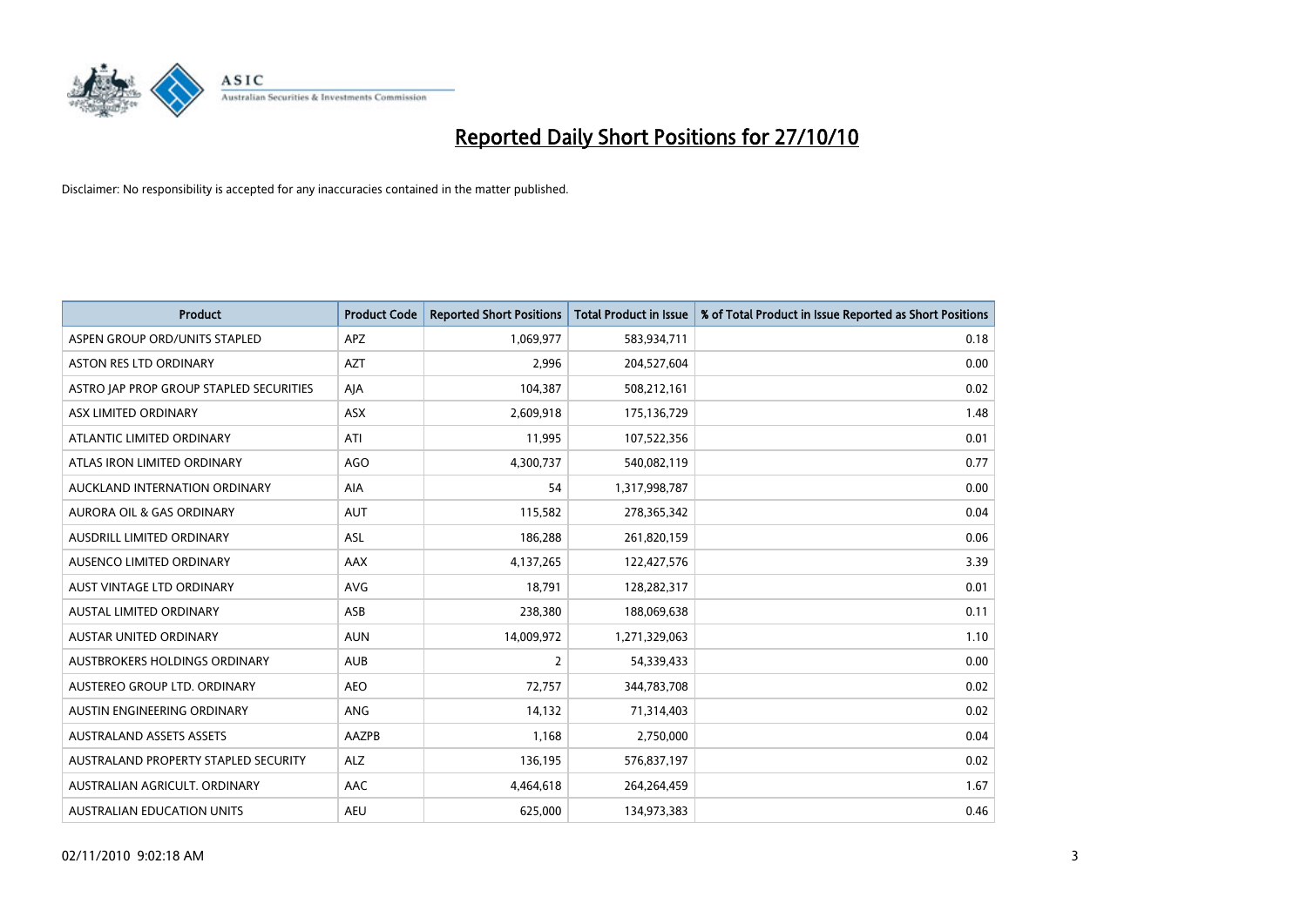

| <b>Product</b>                       | <b>Product Code</b> | <b>Reported Short Positions</b> | <b>Total Product in Issue</b> | % of Total Product in Issue Reported as Short Positions |
|--------------------------------------|---------------------|---------------------------------|-------------------------------|---------------------------------------------------------|
| AUSTRALIAN INFRASTR, UNITS/ORDINARY  | <b>AIX</b>          | 200,020                         | 620,733,944                   | 0.02                                                    |
| AUSTRALIAN MINES LTD ORDINARY        | <b>AUZ</b>          | 1,400,000                       | 6,981,662,168                 | 0.02                                                    |
| AUSTRALIAN PHARM, ORDINARY           | API                 | 858.063                         | 488,115,883                   | 0.17                                                    |
| AVEXA LIMITED ORDINARY               | <b>AVX</b>          | 243,657                         | 847,688,779                   | 0.03                                                    |
| <b>AVOCA RESOURCES ORDINARY</b>      | <b>AVO</b>          | 585,370                         | 302,379,660                   | 0.19                                                    |
| AWB LIMITED ORDINARY                 | <b>AWB</b>          | 2,782,907                       | 824,186,720                   | 0.33                                                    |
| AWE LIMITED ORDINARY                 | <b>AWE</b>          | 2,176,580                       | 521,871,941                   | 0.43                                                    |
| AXA ASIA PACIFIC ORDINARY            | <b>AXA</b>          | 5,985,691                       | 2,067,095,545                 | 0.28                                                    |
| BANK OF QUEENSLAND. ORDINARY         | <b>BOO</b>          | 640,770                         | 220,044,823                   | 0.28                                                    |
| <b>BANNERMAN RESOURCES ORDINARY</b>  | <b>BMN</b>          | 342,104                         | 201,710,934                   | 0.17                                                    |
| <b>BASS STRAIT OIL CO ORDINARY</b>   | <b>BAS</b>          | 1,482                           | 291,030,250                   | 0.00                                                    |
| <b>BATHURST RESOURCES ORDINARY</b>   | <b>BTU</b>          | 2,949,063                       | 236,315,015                   | 1.24                                                    |
| <b>BAUXITE RESOURCE LTD ORDINARY</b> | <b>BAU</b>          | 44.797                          | 234,379,896                   | 0.02                                                    |
| <b>BC IRON LIMITED ORDINARY</b>      | <b>BCI</b>          | 29,200                          | 83,911,000                    | 0.04                                                    |
| BEACH ENERGY LIMITED ORDINARY        | <b>BPT</b>          | 3,011,845                       | 1,098,548,140                 | 0.27                                                    |
| BENDIGO AND ADELAIDE ORDINARY        | <b>BEN</b>          | 3,021,186                       | 357,550,269                   | 0.84                                                    |
| <b>BENDIGO MINING LTD ORDINARY</b>   | <b>BDG</b>          | 3,939,483                       | 509,712,735                   | 0.77                                                    |
| BERKELEY RESOURCES ORDINARY          | <b>BKY</b>          | 66,287                          | 137,632,135                   | 0.05                                                    |
| <b>BHP BILLITON LIMITED ORDINARY</b> | <b>BHP</b>          | 26,294,658                      | 3,356,081,497                 | 0.73                                                    |
| <b>BILLABONG ORDINARY</b>            | <b>BBG</b>          | 6,818,521                       | 253,122,552                   | 2.71                                                    |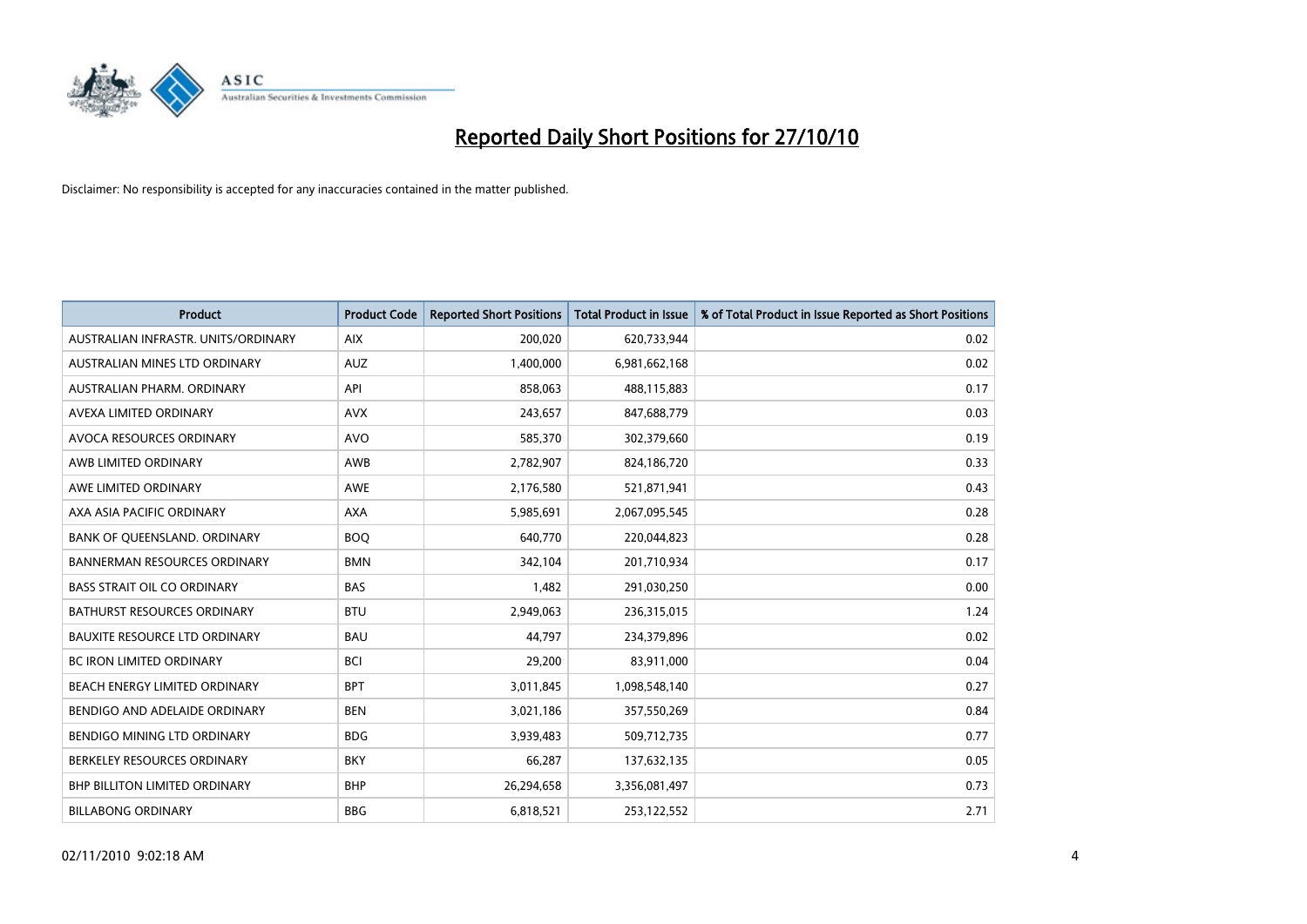

| <b>Product</b>                           | <b>Product Code</b> | <b>Reported Short Positions</b> | <b>Total Product in Issue</b> | % of Total Product in Issue Reported as Short Positions |
|------------------------------------------|---------------------|---------------------------------|-------------------------------|---------------------------------------------------------|
| <b>BIOTA HOLDINGS ORDINARY</b>           | <b>BTA</b>          | 1,707,157                       | 180,691,377                   | 0.95                                                    |
| <b>BISALLOY STEEL ORDINARY</b>           | <b>BIS</b>          | 84,480                          | 216,455,965                   | 0.04                                                    |
| BKI INVESTMENT LTD ORDINARY              | <b>BKI</b>          | 508                             | 420,919,092                   | 0.00                                                    |
| <b>BLACKTHORN RESOURCES ORDINARY</b>     | <b>BTR</b>          | 35,848                          | 106,885,300                   | 0.03                                                    |
| <b>BLUESCOPE STEEL LTD ORDINARY</b>      | <b>BSL</b>          | 22,945,371                      | 1,842,178,270                 | 1.23                                                    |
| <b>BOART LONGYEAR ORDINARY</b>           | <b>BLY</b>          | 3,292,832                       | 461,163,412                   | 0.71                                                    |
| <b>BOOM LOGISTICS ORDINARY</b>           | <b>BOL</b>          | 461,861                         | 460,795,156                   | 0.10                                                    |
| BORAL LIMITED. ORDINARY                  | <b>BLD</b>          | 19,062,679                      | 724,369,392                   | 2.64                                                    |
| BOTSWANA METALS LTD ORDINARY             | <b>BML</b>          | 7,000                           | 106,087,760                   | 0.01                                                    |
| <b>BOW ENERGY LIMITED ORDINARY</b>       | <b>BOW</b>          | 2,081,084                       | 280,607,187                   | 0.73                                                    |
| <b>BRADKEN LIMITED ORDINARY</b>          | <b>BKN</b>          | 639,482                         | 139,639,929                   | 0.45                                                    |
| <b>BRAMBLES LIMITED ORDINARY</b>         | <b>BXB</b>          | 11,079,699                      | 1,434,337,992                 | 0.74                                                    |
| BREVILLE GROUP LTD ORDINARY              | <b>BRG</b>          | 2,740                           | 129,515,322                   | 0.00                                                    |
| <b>BRICKWORKS LIMITED ORDINARY</b>       | <b>BKW</b>          | 24,682                          | 147,235,904                   | 0.01                                                    |
| <b>BROCKMAN RESOURCES ORDINARY</b>       | <b>BRM</b>          | 243,853                         | 141,688,151                   | 0.18                                                    |
| BT INVESTMENT MNGMNT ORDINARY            | <b>BTT</b>          | 544,669                         | 160,000,000                   | 0.34                                                    |
| <b>BUNNINGS WAREHOUSE ORDINARY UNITS</b> | <b>BWP</b>          | 842,048                         | 427,042,646                   | 0.20                                                    |
| <b>BURU ENERGY ORDINARY</b>              | <b>BRU</b>          | 171,612                         | 182,780,549                   | 0.09                                                    |
| CABCHARGE AUSTRALIA ORDINARY             | CAB                 | 1,345,794                       | 120,437,014                   | 1.11                                                    |
| CALTEX AUSTRALIA ORDINARY                | <b>CTX</b>          | 7,592,730                       | 270,000,000                   | 2.81                                                    |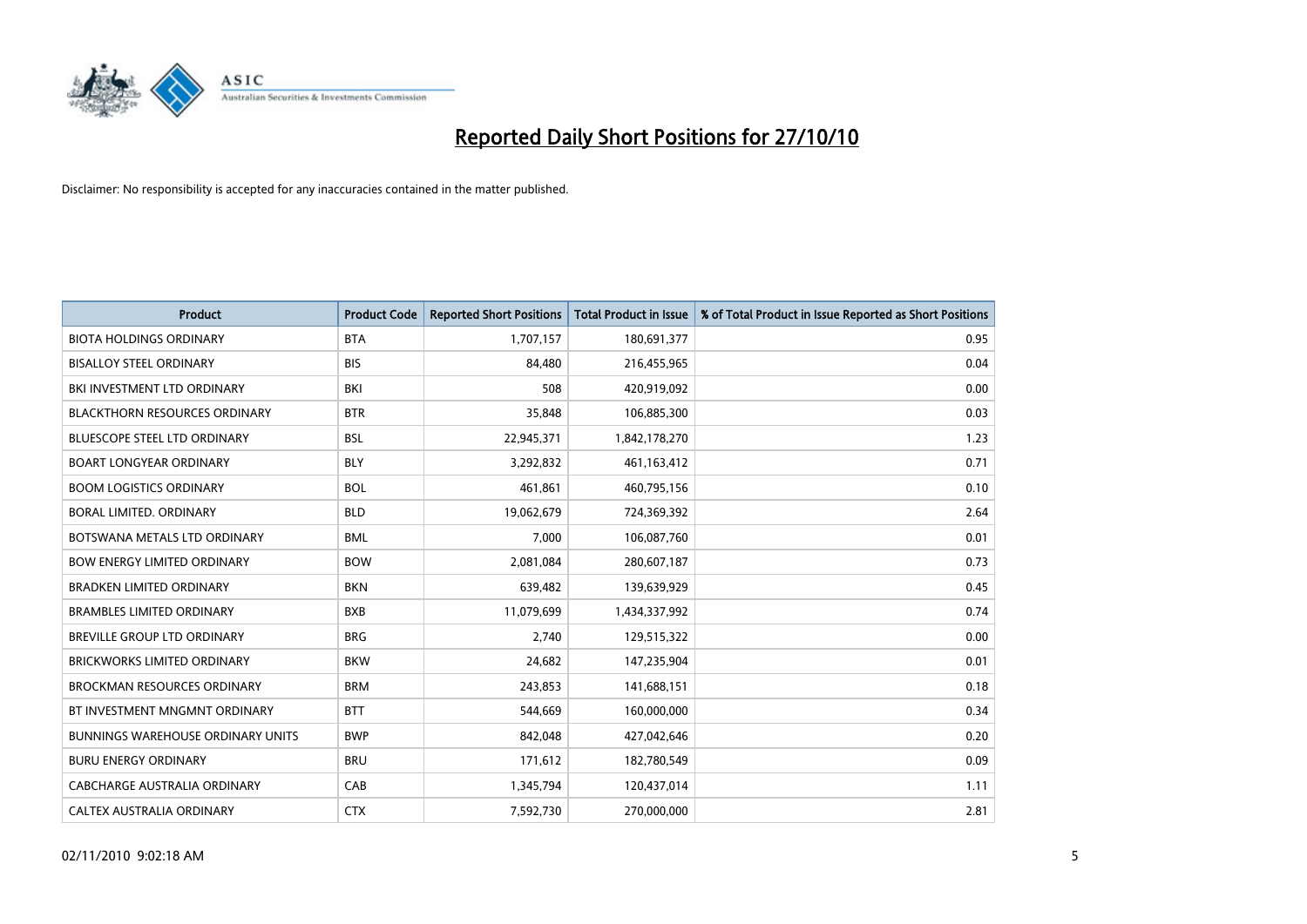

| <b>Product</b>                             | <b>Product Code</b> | <b>Reported Short Positions</b> | Total Product in Issue | % of Total Product in Issue Reported as Short Positions |
|--------------------------------------------|---------------------|---------------------------------|------------------------|---------------------------------------------------------|
| <b>CAMPBELL BROTHERS ORDINARY</b>          | <b>CPB</b>          | 1,101,162                       | 63,517,495             | 1.72                                                    |
| CAPE LAMBERT RES LTD ORDINARY              | <b>CFE</b>          | 492,643                         | 593,166,467            | 0.08                                                    |
| <b>CARBON ENERGY ORDINARY</b>              | <b>CNX</b>          | 536,125                         | 609,747,650            | 0.08                                                    |
| CARDNO LIMITED ORDINARY                    | CDD                 | 12,795                          | 105,797,439            | 0.01                                                    |
| CARNARVON PETROLEUM ORDINARY               | <b>CVN</b>          | 2,120,369                       | 686,759,634            | 0.30                                                    |
| <b>CARNEGIE WAVE ENERGY ORDINARY</b>       | <b>CWE</b>          | 83.000                          | 565,237,627            | 0.01                                                    |
| <b>CARPATHIAN RESOURCES ORDINARY</b>       | <b>CPN</b>          | 75,000                          | 265,533,501            | 0.03                                                    |
| CARPENTARIA EXP. LTD ORDINARY              | CAP                 | 9,777                           | 94,071,301             | 0.01                                                    |
| CARSALES.COM LTD ORDINARY                  | <b>CRZ</b>          | 1,446,270                       | 232,750,800            | 0.63                                                    |
| CASH CONVERTERS ORD/DIV ACCESS             | CCV                 | 68,191                          | 379,761,025            | 0.01                                                    |
| <b>CASPIAN OIL &amp; GAS ORDINARY</b>      | <b>CIG</b>          | 50,000                          | 1,331,500,513          | 0.00                                                    |
| CATALPA RESOURCES ORDINARY                 | CAH                 | 148,170                         | 162,772,989            | 0.09                                                    |
| <b>CEC GROUP LIMITED ORDINARY</b>          | <b>CEG</b>          | 1.750                           | 79,662,662             | 0.00                                                    |
| <b>CELLNET GROUP ORDINARY</b>              | <b>CLT</b>          | 1,342                           | 70,221,390             | 0.00                                                    |
| <b>CENTENNIAL COAL ORDINARY</b>            | <b>CEY</b>          | 542,084                         | 395,126,381            | 0.14                                                    |
| CENTRAL PETROLEUM ORDINARY                 | <b>CTP</b>          | 11,455                          | 982,297,842            | 0.00                                                    |
| <b>CENTRO PROPERTIES UNITS/ORD STAPLED</b> | <b>CNP</b>          | 324,031                         | 972,414,514            | 0.03                                                    |
| CENTRO RETAIL GROUP STAPLED SECURITIES     | <b>CER</b>          | 861,928                         | 2,286,399,424          | 0.03                                                    |
| <b>CERAMIC FUEL CELLS ORDINARY</b>         | <b>CFU</b>          | 158,346                         | 1,200,679,566          | 0.01                                                    |
| CFS RETAIL PROPERTY UNITS                  | <b>CFX</b>          | 33,921,232                      | 2,820,392,571          | 1.19                                                    |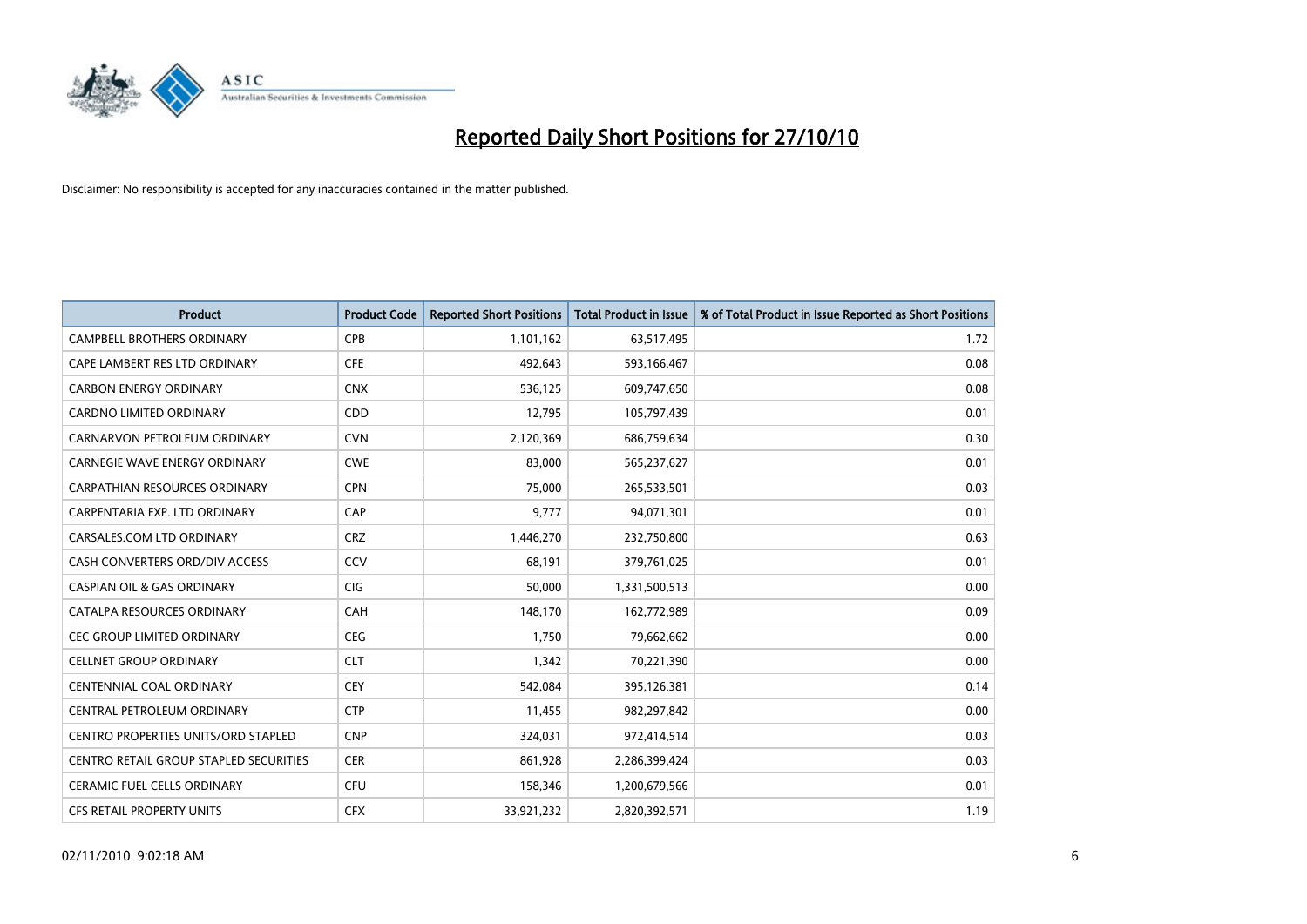

| <b>Product</b>                           | <b>Product Code</b> | <b>Reported Short Positions</b> | <b>Total Product in Issue</b> | % of Total Product in Issue Reported as Short Positions |
|------------------------------------------|---------------------|---------------------------------|-------------------------------|---------------------------------------------------------|
| <b>CGA MINING LIMITED ORDINARY</b>       | <b>CGX</b>          | 46.262                          | 333,084,476                   | 0.01                                                    |
| <b>CHALLENGER DIV.PRO. STAPLED UNITS</b> | <b>CDI</b>          | 38,769                          | 913,426,007                   | 0.00                                                    |
| <b>CHALLENGER F.S.G.LTD ORDINARY</b>     | CGF                 | 11,192,524                      | 502,403,359                   | 2.23                                                    |
| CHALLENGER INFRAST. STAPLED UNITS        | <b>CIF</b>          | 8,420                           | 316,223,785                   | 0.00                                                    |
| <b>CHANDLER MACLEOD LTD ORDINARY</b>     | <b>CMG</b>          | 11,970                          | 422,031,685                   | 0.00                                                    |
| CHARTER HALL GROUP STAPLED US PROHIBIT.  | <b>CHC</b>          | 2,721,310                       | 1,225,365,088                 | 0.22                                                    |
| CHARTER HALL OFFICE UNIT                 | COO                 | 422,496                         | 493,319,730                   | 0.09                                                    |
| <b>CHARTER HALL RETAIL UNITS</b>         | <b>COR</b>          | 281,804                         | 305,810,723                   | 0.09                                                    |
| CHEMGENEX PHARMACEUT ORDINARY            | <b>CXS</b>          | 195,195                         | 283,348,870                   | 0.07                                                    |
| CITADEL RESOURCE GRP ORDINARY            | CGG                 | 2,647,799                       | 2,367,666,467                 | 0.11                                                    |
| CITIGOLD CORP LTD ORDINARY               | <b>CTO</b>          | 2,098,686                       | 964,512,301                   | 0.22                                                    |
| CLINUVEL PHARMACEUT. ORDINARY            | <b>CUV</b>          | 41,277                          | 303,443,665                   | 0.01                                                    |
| <b>CLOUGH LIMITED ORDINARY</b>           | <b>CLO</b>          | 537,070                         | 771,906,269                   | 0.07                                                    |
| <b>COAL &amp; ALLIED ORDINARY</b>        | <b>CNA</b>          | 10,831                          | 86,584,735                    | 0.01                                                    |
| COAL OF AFRICA LTD ORDINARY              | <b>CZA</b>          | 1,390,402                       | 530,514,663                   | 0.26                                                    |
| <b>COALSPUR MINES LTD ORDINARY</b>       | <b>CPL</b>          | 390,322                         | 435,073,242                   | 0.09                                                    |
| COCA-COLA AMATIL ORDINARY                | <b>CCL</b>          | 5,723,841                       | 755,940,367                   | 0.71                                                    |
| COCHLEAR LIMITED ORDINARY                | <b>COH</b>          | 802,820                         | 56,638,557                    | 1.40                                                    |
| <b>COCKATOO COAL ORDINARY</b>            | <b>COK</b>          | 519,311                         | 970,036,951                   | 0.05                                                    |
| COEUR D'ALENE MINES. CDI 1:1             | <b>CXC</b>          | 1,000                           | 3,834,109                     | 0.03                                                    |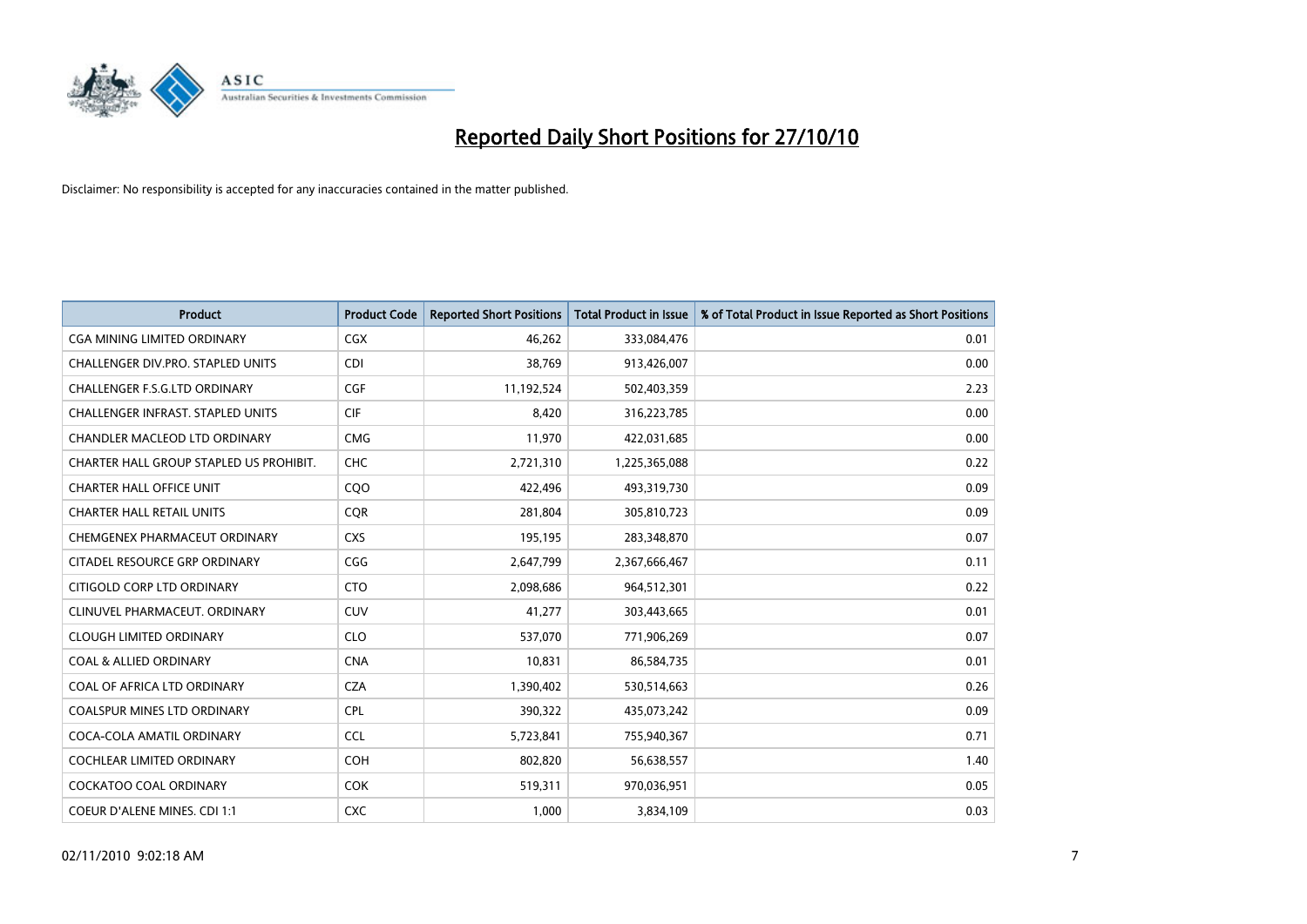

| <b>Product</b>                           | <b>Product Code</b> | <b>Reported Short Positions</b> | <b>Total Product in Issue</b> | % of Total Product in Issue Reported as Short Positions |
|------------------------------------------|---------------------|---------------------------------|-------------------------------|---------------------------------------------------------|
| <b>COFFEY INTERNATIONAL ORDINARY</b>     | COF                 | 20.869                          | 129,035,760                   | 0.01                                                    |
| COMMONWEALTH BANK, ORDINARY              | <b>CBA</b>          | 13,244,468                      | 1,548,882,074                 | 0.82                                                    |
| COMMONWEALTH PROP ORDINARY UNITS         | <b>CPA</b>          | 12,938,359                      | 2,012,803,230                 | 0.66                                                    |
| <b>COMPASS RESOURCES ORDINARY</b>        | <b>CMR</b>          | 101,480                         | 147,402,920                   | 0.07                                                    |
| <b>COMPUTERSHARE LTD ORDINARY</b>        | <b>CPU</b>          | 3,534,188                       | 555,664,059                   | 0.64                                                    |
| CONNECTEAST GROUP STAPLED                | <b>CEU</b>          | 27,275,255                      | 3,940,145,951                 | 0.69                                                    |
| CONSOLIDATED MEDIA, ORDINARY             | <b>CMI</b>          | 3,320,343                       | 577,145,934                   | 0.57                                                    |
| CONTANGO MICROCAP ORDINARY               | <b>CTN</b>          | 7,500                           | 151,458,972                   | 0.00                                                    |
| <b>COOPER ENERGY LTD ORDINARY</b>        | <b>COE</b>          | 104,399                         | 292,576,001                   | 0.04                                                    |
| <b>COPPER STRIKE LTD ORDINARY</b>        | <b>CSE</b>          | 714                             | 129,455,571                   | 0.00                                                    |
| <b>COUNT FINANCIAL ORDINARY</b>          | COU                 | 1,392,798                       | 261,968,742                   | 0.53                                                    |
| <b>CRANE GROUP LIMITED ORDINARY</b>      | <b>CRG</b>          | 3,032,020                       | 79,110,667                    | 3.82                                                    |
| <b>CROMWELL GROUP STAPLED SECURITIES</b> | <b>CMW</b>          | 183,842                         | 909,626,240                   | 0.02                                                    |
| <b>CROWN LIMITED ORDINARY</b>            | <b>CWN</b>          | 3,837,383                       | 754,131,800                   | 0.49                                                    |
| <b>CSG LIMITED ORDINARY</b>              | CSV                 | 524,159                         | 244,320,695                   | 0.21                                                    |
| <b>CSL LIMITED ORDINARY</b>              | <b>CSL</b>          | 6,161,327                       | 549,975,700                   | 1.10                                                    |
| <b>CSR LIMITED ORDINARY</b>              | <b>CSR</b>          | 3,584,390                       | 1,517,907,314                 | 0.24                                                    |
| <b>CUDECO LIMITED ORDINARY</b>           | CDU                 | 315,913                         | 145,412,643                   | 0.21                                                    |
| <b>CUSTOMERS LIMITED ORDINARY</b>        | CUS                 | 67,389                          | 134,999,097                   | 0.05                                                    |
| DART ENERGY LTD ORDINARY                 | <b>DTE</b>          | 1,197,105                       | 419,748,184                   | 0.28                                                    |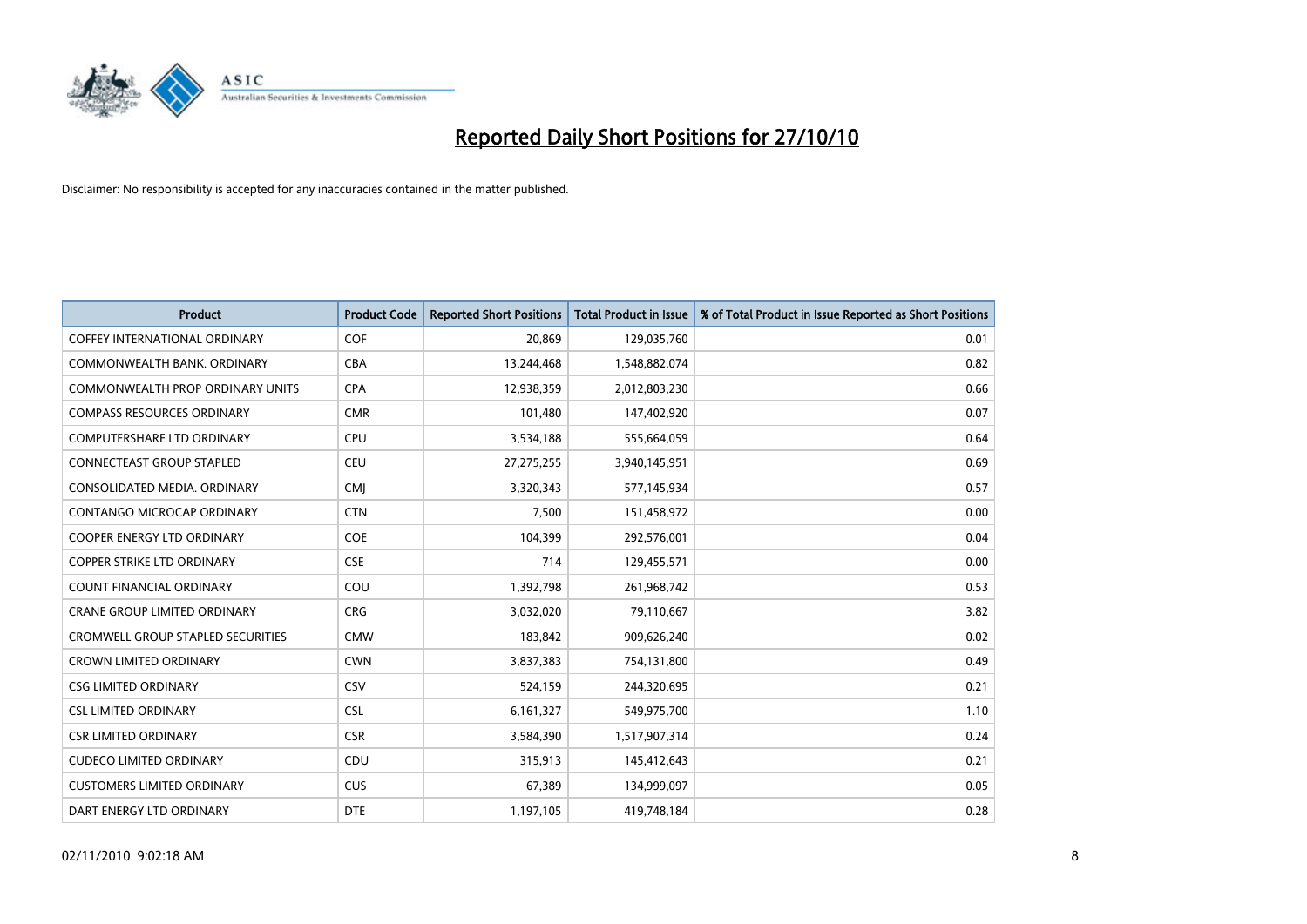

| <b>Product</b>                       | <b>Product Code</b> | <b>Reported Short Positions</b> | <b>Total Product in Issue</b> | % of Total Product in Issue Reported as Short Positions |
|--------------------------------------|---------------------|---------------------------------|-------------------------------|---------------------------------------------------------|
| DAVID JONES LIMITED ORDINARY         | <b>DJS</b>          | 16,105,513                      | 510,945,759                   | 3.15                                                    |
| DECMIL GROUP LIMITED ORDINARY        | <b>DCG</b>          | 17,448                          | 123,804,568                   | 0.01                                                    |
| DEEP YELLOW LIMITED ORDINARY         | <b>DYL</b>          | 128,500                         | 1,125,814,458                 | 0.01                                                    |
| DEVINE LIMITED ORDINARY              | <b>DVN</b>          | 1,000                           | 634,918,223                   | 0.00                                                    |
| DEXUS PROPERTY GROUP STAPLED UNITS   | <b>DXS</b>          | 12,615,298                      | 4,839,024,176                 | 0.25                                                    |
| DISCOVERY METALS LTD ORDINARY        | <b>DML</b>          | 267,125                         | 302,202,585                   | 0.09                                                    |
| DOMINION MINING ORDINARY             | <b>DOM</b>          | 193,616                         | 103,520,259                   | 0.18                                                    |
| DOMINO PIZZA ENTERPR ORDINARY        | <b>DMP</b>          | 3                               | 68,407,674                    | 0.00                                                    |
| DOWNER EDI LIMITED ORDINARY          | <b>DOW</b>          | 1,972,068                       | 343,178,483                   | 0.56                                                    |
| DUET GROUP STAPLED US PROHIBIT.      | <b>DUE</b>          | 270,955                         | 887,304,690                   | 0.03                                                    |
| <b>DULUXGROUP LIMITED ORDINARY</b>   | <b>DLX</b>          | 154,319                         | 366,992,120                   | 0.03                                                    |
| DYESOL LIMITED ORDINARY              | <b>DYE</b>          | 278,222                         | 143,325,847                   | 0.19                                                    |
| EASTERN STAR GAS ORDINARY            | <b>ESG</b>          | 2,276,905                       | 991,547,041                   | 0.20                                                    |
| EDT RETAIL TRUST UNITS               | <b>EDT</b>          | 99,457                          | 4,700,290,868                 | 0.00                                                    |
| <b>ELDERS LIMITED ORDINARY</b>       | <b>ELD</b>          | 20,420,303                      | 448,598,480                   | 4.56                                                    |
| ELDORADO GOLD CORP CDI 1:1           | EAU                 | 18,774                          | 20,934,663                    | 0.09                                                    |
| ELIXIR PETROLEUM LTD ORDINARY        | <b>EXR</b>          | 324,400                         | 188,988,472                   | 0.17                                                    |
| <b>EMECO HOLDINGS ORDINARY</b>       | EHL.                | 328,629                         | 631,237,586                   | 0.04                                                    |
| <b>ENERGY RESOURCES ORDINARY 'A'</b> | <b>ERA</b>          | 1,283,127                       | 190,737,934                   | 0.66                                                    |
| ENERGY WORLD CORPOR, ORDINARY        | <b>EWC</b>          | 9,607,488                       | 1,561,166,672                 | 0.61                                                    |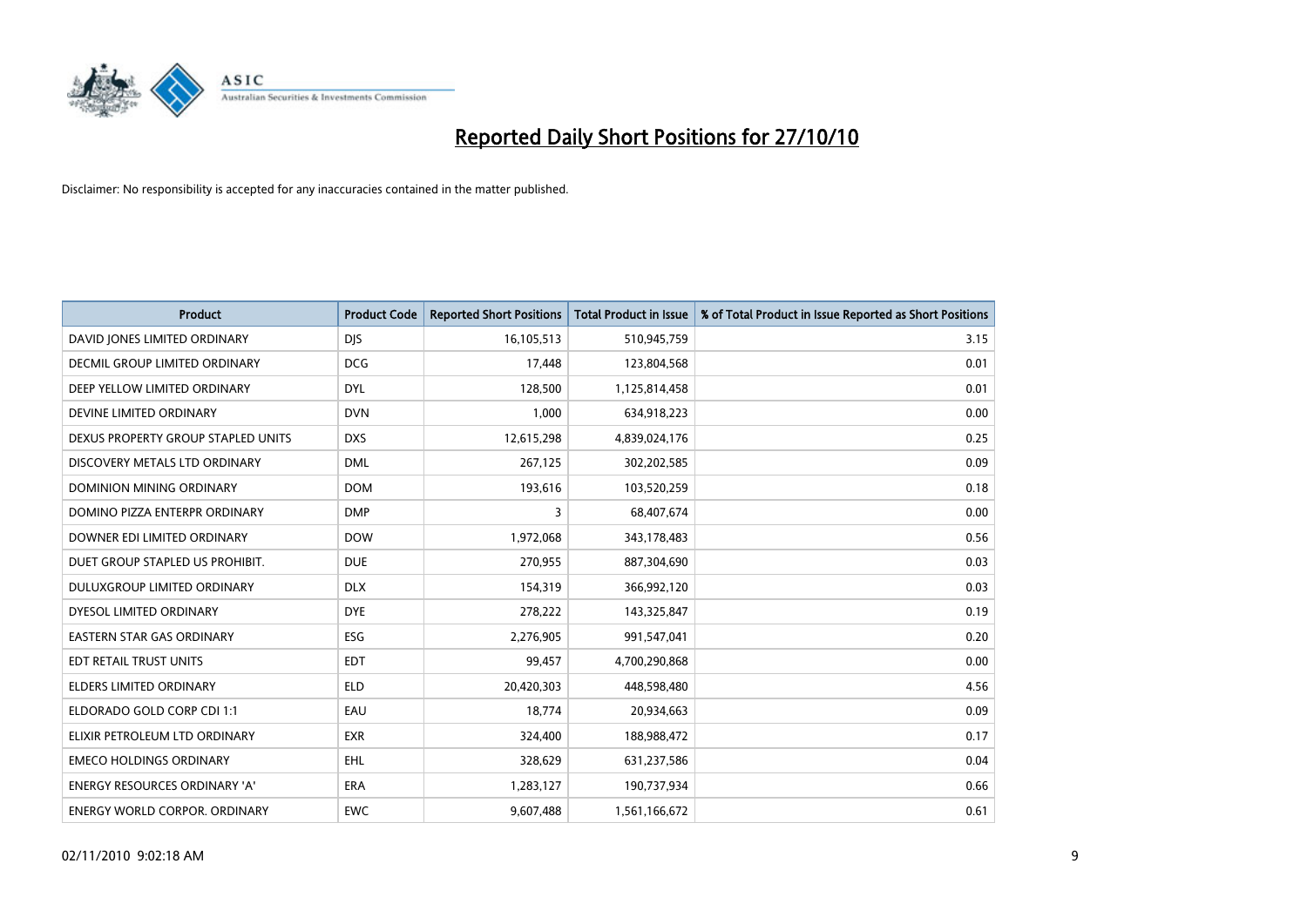

| <b>Product</b>                            | <b>Product Code</b> | <b>Reported Short Positions</b> | Total Product in Issue | % of Total Product in Issue Reported as Short Positions |
|-------------------------------------------|---------------------|---------------------------------|------------------------|---------------------------------------------------------|
| <b>ENTEK ENERGY LTD ORDINARY</b>          | ETE                 | 489,903                         | 258,692,535            | 0.19                                                    |
| <b>ENTELLECT SOLUTIONS ORDINARY</b>       | <b>ESN</b>          | 464,050                         | 1,740,334,200          | 0.03                                                    |
| <b>ENVESTRA LIMITED ORDINARY</b>          | <b>ENV</b>          | 1,352,397                       | 1,386,827,962          | 0.09                                                    |
| EQUINOX MINERALS LTD CHESS DEPOSITARY INT | EQN                 | 4,281,311                       | 707,868,211            | 0.60                                                    |
| <b>EVEREST FINANCIAL ORDINARY</b>         | <b>EFG</b>          | 4,300                           | 251,442,316            | 0.00                                                    |
| <b>EXTRACT RESOURCES ORDINARY</b>         | <b>EXT</b>          | 606,277                         | 243,302,298            | 0.25                                                    |
| FAIRFAX MEDIA LTD ORDINARY                | <b>FXI</b>          | 278,394,487                     | 2,351,955,725          | 11.83                                                   |
| FANTASTIC HOLDINGS ORDINARY               | <b>FAN</b>          | 3,000                           | 102,693,495            | 0.00                                                    |
| FERRAUS LIMITED ORDINARY                  | <b>FRS</b>          | 370                             | 205,700,890            | 0.00                                                    |
| FISHER & PAYKEL APP. ORDINARY             | <b>FPA</b>          | 9,814,113                       | 724,235,162            | 1.35                                                    |
| FISHER & PAYKEL H. ORDINARY               | <b>FPH</b>          | 2,117,330                       | 517,444,890            | 0.41                                                    |
| FKP PROPERTY GROUP STAPLED SECURITIES     | <b>FKP</b>          | 3,916,949                       | 1,174,033,185          | 0.33                                                    |
| FLEETWOOD CORP ORDINARY                   | <b>FWD</b>          | 61,030                          | 57,209,053             | 0.09                                                    |
| FLETCHER BUILDING ORDINARY                | <b>FBU</b>          | 137,454                         | 611,250,393            | 0.03                                                    |
| FLEXIGROUP LIMITED ORDINARY               | <b>FXL</b>          | 25,626                          | 275,472,492            | 0.01                                                    |
| <b>FLIGHT CENTRE ORDINARY</b>             | <b>FLT</b>          | 2,603,806                       | 99,786,394             | 2.61                                                    |
| FLINDERS MINES LTD ORDINARY               | <b>FMS</b>          | 20,946,166                      | 1,820,149,571          | 1.15                                                    |
| FORTE ENERGY NL ORDINARY                  | <b>FTE</b>          | 2,658,986                       | 580,658,031            | 0.46                                                    |
| FORTESCUE METALS GRP ORDINARY             | <b>FMG</b>          | 9,307,056                       | 3,111,398,945          | 0.28                                                    |
| <b>FOSTER'S GROUP ORDINARY</b>            | FGL                 | 4,525,781                       | 1,930,723,313          | 0.25                                                    |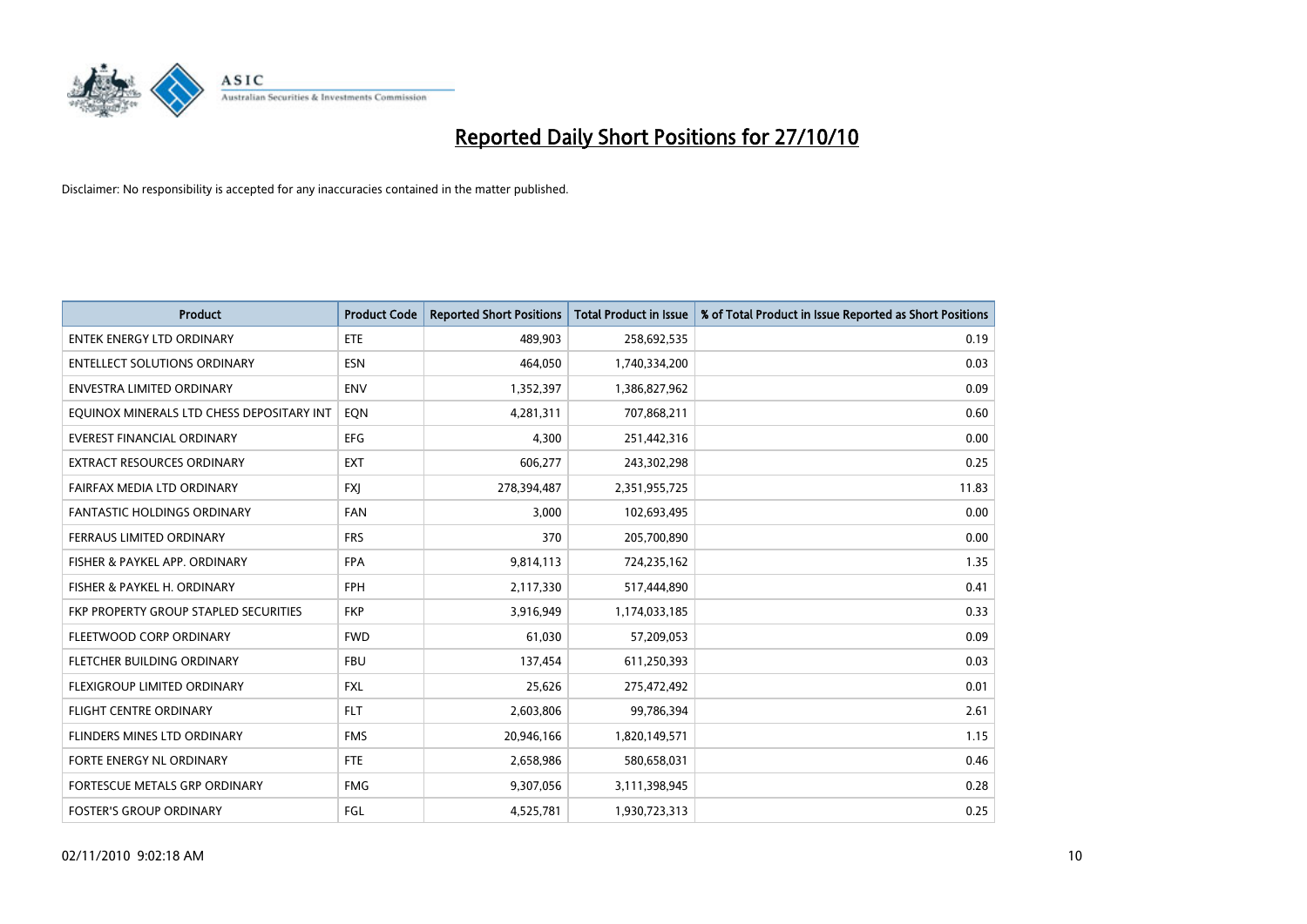

| <b>Product</b>                                   | <b>Product Code</b> | <b>Reported Short Positions</b> | Total Product in Issue | % of Total Product in Issue Reported as Short Positions |
|--------------------------------------------------|---------------------|---------------------------------|------------------------|---------------------------------------------------------|
| FTD CORPORATION ORDINARY                         | <b>FTD</b>          | 8,088                           | 100,421,069            | 0.01                                                    |
| <b>FUNTASTIC LIMITED ORDINARY</b>                | <b>FUN</b>          | 322,528                         | 340,997,682            | 0.09                                                    |
| <b>G.U.D. HOLDINGS ORDINARY</b>                  | GUD                 | 161,365                         | 68,426,721             | 0.23                                                    |
| <b>GALAXY RESOURCES ORDINARY</b>                 | <b>GXY</b>          | 389,950                         | 190,553,358            | 0.20                                                    |
| <b>GEODYNAMICS LIMITED ORDINARY</b>              | GDY                 | 286,319                         | 292,840,219            | 0.10                                                    |
| <b>GINDALBIE METALS LTD ORDINARY</b>             | <b>GBG</b>          | 8,772,910                       | 850,108,099            | 1.02                                                    |
| <b>GIRALIA RESOURCES NL ORDINARY</b>             | <b>GIR</b>          | 320.950                         | 180,135,170            | 0.17                                                    |
| <b>GLOBAL MINING ORDINARY</b>                    | <b>GMI</b>          | 8,951                           | 191,820,968            | 0.00                                                    |
| <b>GLOUCESTER COAL ORDINARY</b>                  | GCL                 | 253,053                         | 140,447,062            | 0.18                                                    |
| <b>GME RESOURCES LTD ORDINARY</b>                | <b>GME</b>          | 800                             | 302,352,750            | 0.00                                                    |
| <b>GOLDEN GATE PETROL ORDINARY</b>               | GGP                 | 11,538                          | 975,826,623            | 0.00                                                    |
| <b>GOLDEN WEST RESOURCE ORDINARY</b>             | GWR                 | 1,617                           | 164,606,127            | 0.00                                                    |
| <b>GOODMAN FIELDER, ORDINARY</b>                 | <b>GFF</b>          | 11,848,020                      | 1,380,386,438          | 0.87                                                    |
| <b>GOODMAN GROUP STAPLED US PROHIBIT.</b>        | <b>GMG</b>          | 3,845,015                       | 6,369,751,394          | 0.06                                                    |
| <b>GPT GROUP STAPLED SEC.</b>                    | <b>GPT</b>          | 11,479,595                      | 1,855,529,431          | 0.60                                                    |
| <b>GRAINCORP LIMITED A CLASS ORDINARY</b>        | <b>GNC</b>          | 744.989                         | 198,318,900            | 0.37                                                    |
| <b>GRANGE RESOURCES, ORDINARY</b>                | <b>GRR</b>          | 1,495,899                       | 1,152,077,403          | 0.13                                                    |
| <b>GREENLAND MIN EN LTD ORDINARY</b>             | GGG                 | 623,663                         | 256,262,512            | 0.25                                                    |
| <b>GRYPHON MINERALS LTD ORDINARY</b>             | GRY                 | 36,371                          | 289,272,058            | 0.01                                                    |
| <b>GUINNESS PEAT GROUP. CHESS DEPOSITARY INT</b> | <b>GPG</b>          | 55                              | 309,138,006            | 0.00                                                    |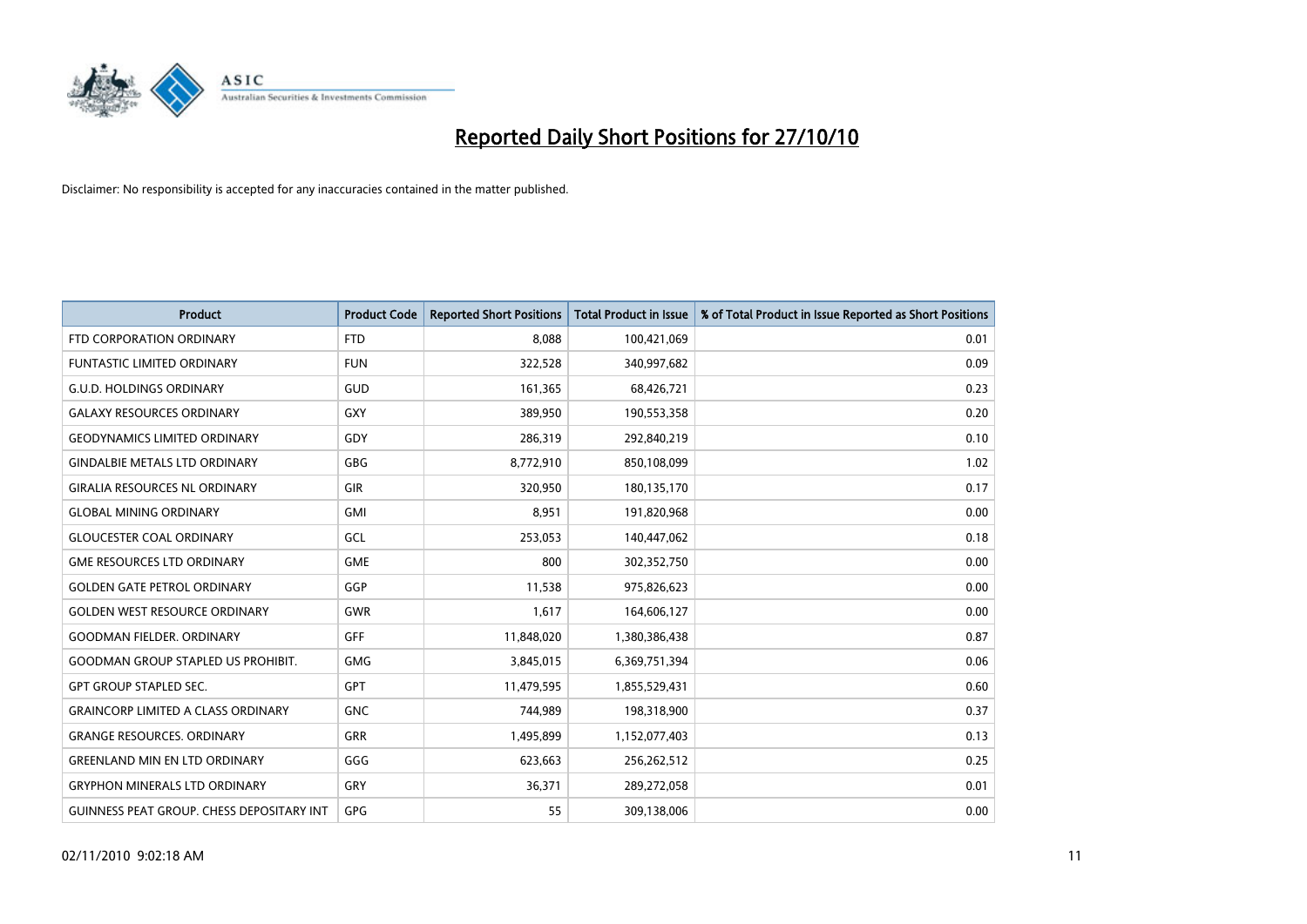

| <b>Product</b>                        | <b>Product Code</b> | <b>Reported Short Positions</b> | Total Product in Issue | % of Total Product in Issue Reported as Short Positions |
|---------------------------------------|---------------------|---------------------------------|------------------------|---------------------------------------------------------|
| <b>GUNNS LIMITED ORDINARY</b>         | <b>GNS</b>          | 18,701,279                      | 806,734,892            | 2.31                                                    |
| <b>GWA INTERNATIONAL ORDINARY</b>     | <b>GWT</b>          | 3,916,457                       | 301,102,514            | 1.29                                                    |
| HARVEY NORMAN ORDINARY                | <b>HVN</b>          | 33,473,678                      | 1,062,316,784          | 3.17                                                    |
| HASTIE GROUP LIMITED ORDINARY         | <b>HST</b>          | 116,862                         | 239,716,924            | 0.04                                                    |
| HASTINGS DIVERSIFIED STAPLED SECURITY | <b>HDF</b>          | 158,282                         | 513,336,482            | 0.02                                                    |
| <b>HEARTWARE INT INC CDI 35:1</b>     | <b>HIN</b>          | 272,008                         | 66,059,280             | 0.41                                                    |
| <b>HENDERSON GROUP CDI 1:1</b>        | <b>HGG</b>          | 8,616,463                       | 564,915,116            | 1.52                                                    |
| HFA HOLDINGS LIMITED ORDINARY         | <b>HFA</b>          | 1,820,937                       | 469,330,170            | 0.38                                                    |
| <b>HIGHLANDS PACIFIC ORDINARY</b>     | <b>HIG</b>          | 2,382,805                       | 683,207,148            | 0.35                                                    |
| HILLS INDUSTRIES LTD ORDINARY         | <b>HIL</b>          | 1,268,674                       | 248,676,841            | 0.51                                                    |
| HORIZON OIL LIMITED ORDINARY          | <b>HZN</b>          | 2,897,617                       | 1,130,311,515          | 0.25                                                    |
| <b>ICON ENERGY LIMITED ORDINARY</b>   | <b>ICN</b>          | 67,000                          | 439,801,394            | 0.02                                                    |
| <b>IINET LIMITED ORDINARY</b>         | <b>IIN</b>          | 1,344,932                       | 151,963,119            | 0.88                                                    |
| ILUKA RESOURCES ORDINARY              | ILU                 | 6,032,439                       | 418,700,517            | 1.42                                                    |
| IMF (AUSTRALIA) LTD ORDINARY          | IMF                 | 329,994                         | 122,496,819            | 0.27                                                    |
| IMX RESOURCES LTD ORDINARY            | <b>IXR</b>          | 20,000                          | 260,252,803            | 0.01                                                    |
| <b>INCITEC PIVOT ORDINARY</b>         | <b>IPL</b>          | 2,774,663                       | 1,628,730,107          | 0.16                                                    |
| INDAGO RESOURCES LTD ORDINARY         | <b>IDG</b>          | 8,179                           | 81,659,448             | 0.01                                                    |
| <b>INDEPENDENCE GROUP ORDINARY</b>    | <b>IGO</b>          | 265,114                         | 114,063,539            | 0.22                                                    |
| INDOPHIL RESOURCES ORDINARY           | <b>IRN</b>          | 349,876                         | 471,445,763            | 0.07                                                    |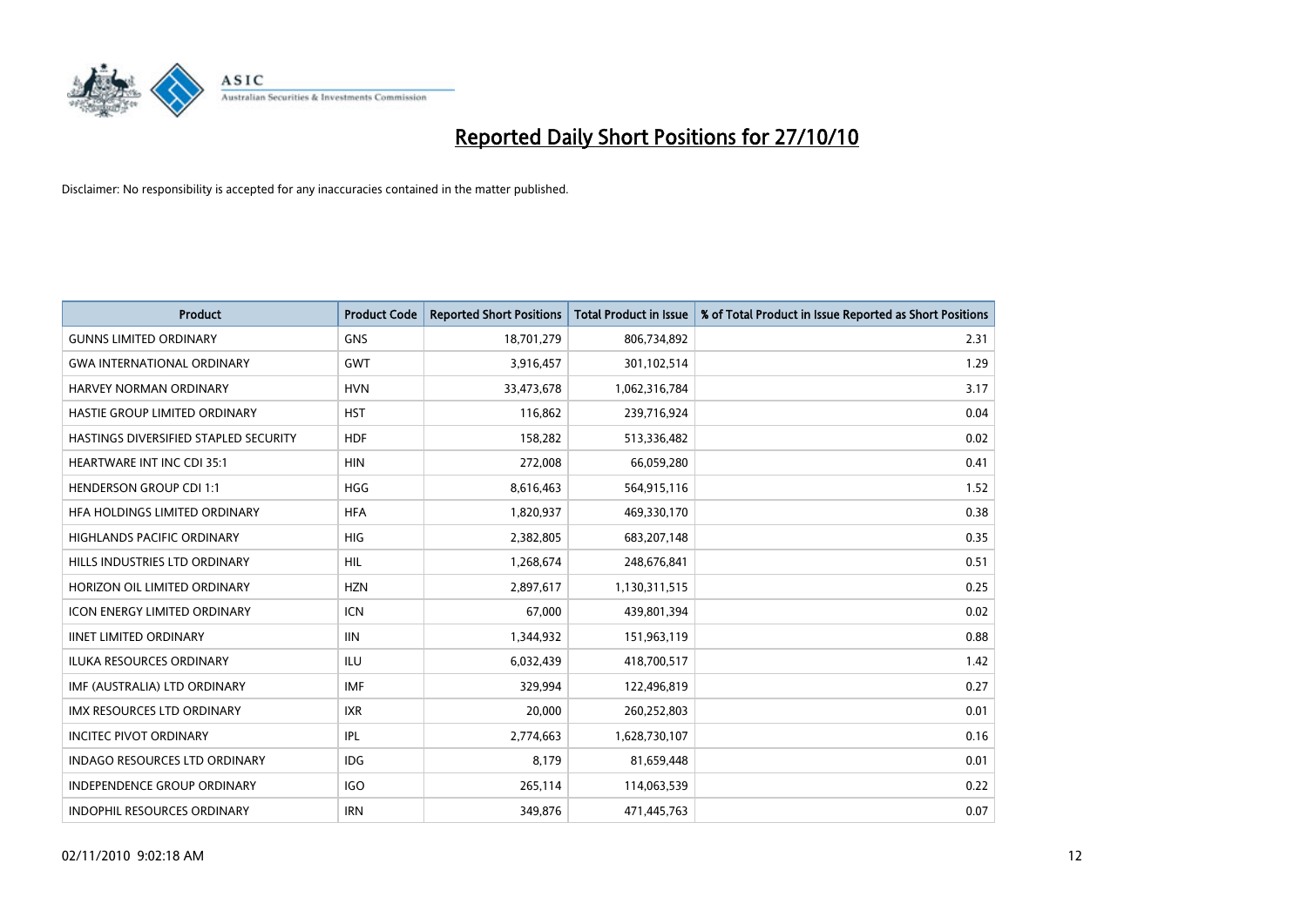

| <b>Product</b>                         | <b>Product Code</b> | <b>Reported Short Positions</b> | Total Product in Issue | % of Total Product in Issue Reported as Short Positions |
|----------------------------------------|---------------------|---------------------------------|------------------------|---------------------------------------------------------|
| <b>INDUSTREA LIMITED ORDINARY</b>      | IDL                 | 2,145,553                       | 1,088,087,032          | 0.19                                                    |
| INFIGEN ENERGY STAPLED SECURITIES      | <b>IFN</b>          | 10,401,800                      | 761,222,569            | 1.36                                                    |
| ING INDUSTRIAL FUND UNITS              | <b>IIF</b>          | 4,752,463                       | 2,592,249,647          | 0.17                                                    |
| ING OFFICE FUND STAPLED SECURITIES     | <b>IOF</b>          | 2,230,947                       | 2,729,071,212          | 0.08                                                    |
| ING RE COM GROUP STAPLED SECURITIES    | <b>ILF</b>          | 9,075                           | 441,029,194            | 0.00                                                    |
| <b>INSURANCE AUSTRALIA ORDINARY</b>    | IAG                 | 3,124,712                       | 2,078,994,021          | 0.13                                                    |
| INTEGRA MINING LTD, ORDINARY           | <b>IGR</b>          | 1,601,075                       | 755,792,394            | 0.20                                                    |
| <b>INTOLL GROUP STAPLED SECURITIES</b> | <b>ITO</b>          | 2,990,085                       | 2,261,732,048          | 0.13                                                    |
| <b>INTREPID MINES ORDINARY</b>         | <b>IAU</b>          | 1,327,152                       | 432,579,805            | 0.31                                                    |
| <b>INVOCARE LIMITED ORDINARY</b>       | <b>IVC</b>          | 750,160                         | 102,394,649            | 0.72                                                    |
| ION LIMITED ORDINARY                   | <b>ION</b>          | 164,453                         | 256,365,105            | 0.06                                                    |
| <b>IOOF HOLDINGS LTD ORDINARY</b>      | IFL.                | 1,510,191                       | 229,794,395            | 0.64                                                    |
| <b>IRESS MARKET TECH. ORDINARY</b>     | <b>IRE</b>          | 2,096,358                       | 126,018,142            | 1.65                                                    |
| <b>IRON ORE HOLDINGS ORDINARY</b>      | <b>IOH</b>          | 32,484                          | 135,381,616            | 0.02                                                    |
| <b>ISHARES MSCI EAFE CDI 1:1</b>       | <b>IVE</b>          | 75,419                          | 590,400,000            | 0.01                                                    |
| ISHARES MSCI EM MKTS CDI 1:1           | <b>IEM</b>          | 12,122                          | 425,700,000            | 0.00                                                    |
| ISHARES RUSSELL 2000 CDI 1:1           | <b>IRU</b>          | 2,605                           | 147,350,000            | 0.00                                                    |
| ISHARES S&P 500 CDI 1:1                | <b>IVV</b>          | 17,952                          | 116,350,000            | 0.02                                                    |
| <b>ISOFT GROUP LIMITED ORDINARY</b>    | <b>ISF</b>          | 18,254,289                      | 1,070,595,874          | 1.71                                                    |
| <b>IVANHOE AUSTRALIA ORDINARY</b>      | <b>IVA</b>          |                                 | 418,083,853            | 0.00                                                    |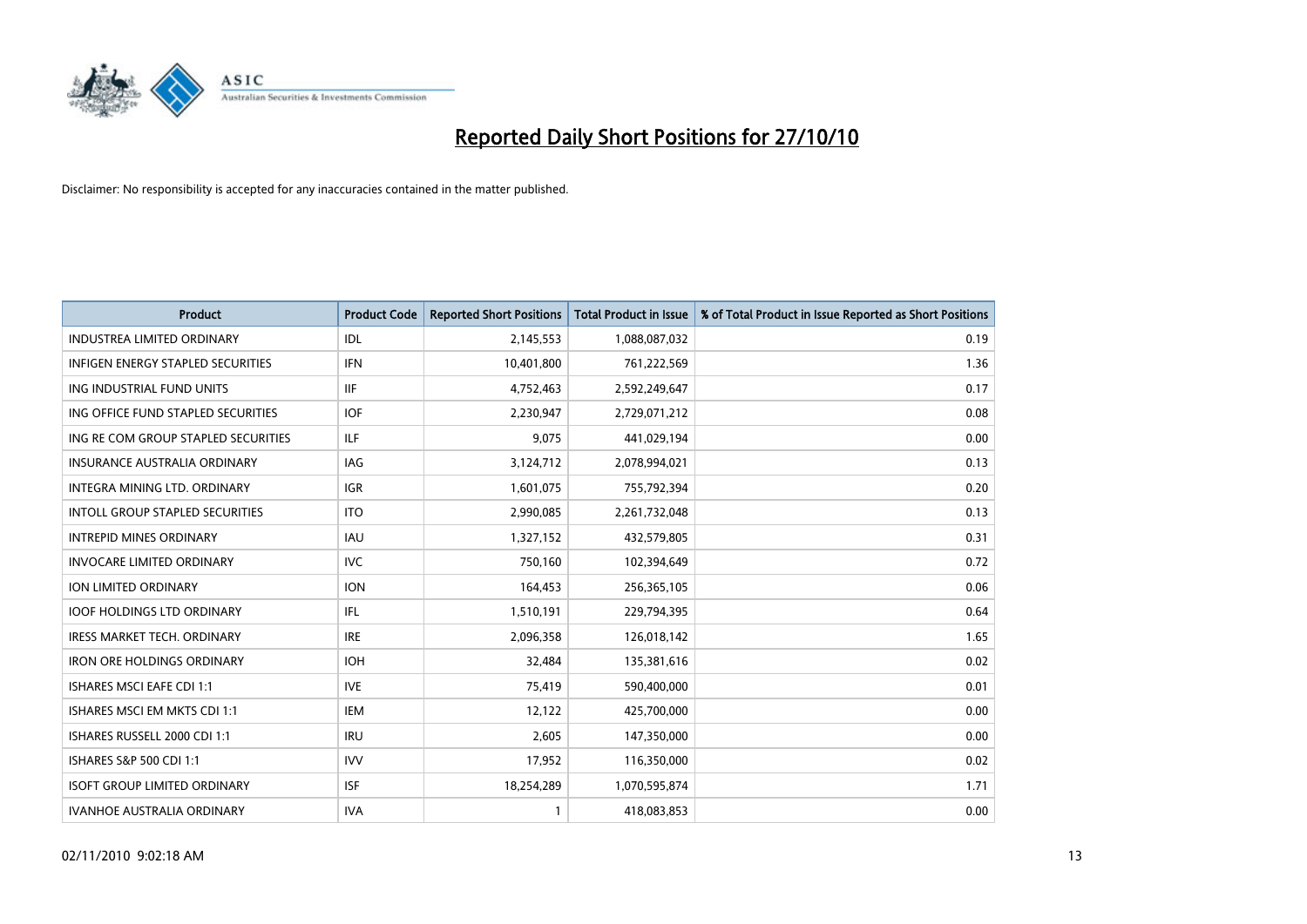

| <b>Product</b>                                  | <b>Product Code</b> | <b>Reported Short Positions</b> | Total Product in Issue | % of Total Product in Issue Reported as Short Positions |
|-------------------------------------------------|---------------------|---------------------------------|------------------------|---------------------------------------------------------|
| <b>JABIRU METALS LTD ORDINARY</b>               | <b>JML</b>          | 728,553                         | 552,619,180            | 0.12                                                    |
| <b>JAMES HARDIE INDUST CHESS DEPOSITARY INT</b> | <b>IHX</b>          | 13,609,126                      | 435,726,268            | 3.10                                                    |
| <b>JAMESON RESOURCES ORDINARY</b>               | JAL                 | 1,600,000                       | 63,885,910             | 2.50                                                    |
| <b>JB HI-FI LIMITED ORDINARY</b>                | <b>IBH</b>          | 8,646,429                       | 109,200,612            | 7.91                                                    |
| <b>KAGARA LTD ORDINARY</b>                      | KZL                 | 5,456,690                       | 707,789,717            | 0.77                                                    |
| KAROON GAS AUSTRALIA ORDINARY                   | <b>KAR</b>          | 469.577                         | 205,508,127            | 0.22                                                    |
| KASBAH RESOURCES ORDINARY                       | <b>KAS</b>          | 655,501                         | 237,315,006            | 0.28                                                    |
| KATHMANDU HOLD LTD ORDINARY                     | <b>KMD</b>          | 630,337                         | 200,000,000            | 0.31                                                    |
| <b>KEYBRIDGE CAPITAL ORDINARY</b>               | <b>KBC</b>          | 5,999                           | 172,070,564            | 0.00                                                    |
| KIMBERLEY METALS LTD ORDINARY                   | <b>KBL</b>          | 2,609                           | 115,216,206            | 0.00                                                    |
| KINGSGATE CONSOLID, ORDINARY                    | <b>KCN</b>          | 1,198,114                       | 101,087,786            | 1.18                                                    |
| KINGSROSE MINING LTD ORDINARY                   | <b>KRM</b>          | 17,828                          | 249,025,560            | 0.01                                                    |
| LEIGHTON HOLDINGS ORDINARY                      | LEI                 | 5,903,062                       | 300,809,799            | 1.98                                                    |
| LEND LEASE GROUP UNIT/ORD STAPLED               | LLC                 | 425,323                         | 565,558,754            | 0.07                                                    |
| LINC ENERGY LTD ORDINARY                        | <b>LNC</b>          | 1,131,156                       | 497,085,405            | 0.23                                                    |
| LYNAS CORPORATION ORDINARY                      | <b>LYC</b>          | 5,090,819                       | 1,656,999,093          | 0.32                                                    |
| M2 TELECOMMUNICATION ORDINARY                   | <b>MTU</b>          | 12,661                          | 122,238,195            | 0.01                                                    |
| MAC SERVICES (THE) ORDINARY                     | <b>MSL</b>          | 74,145                          | 165,966,692            | 0.04                                                    |
| MACARTHUR COAL ORDINARY                         | <b>MCC</b>          | 1,240,551                       | 299,476,903            | 0.41                                                    |
| <b>MACMAHON HOLDINGS ORDINARY</b>               | MAH                 | 928,872                         | 733,711,705            | 0.12                                                    |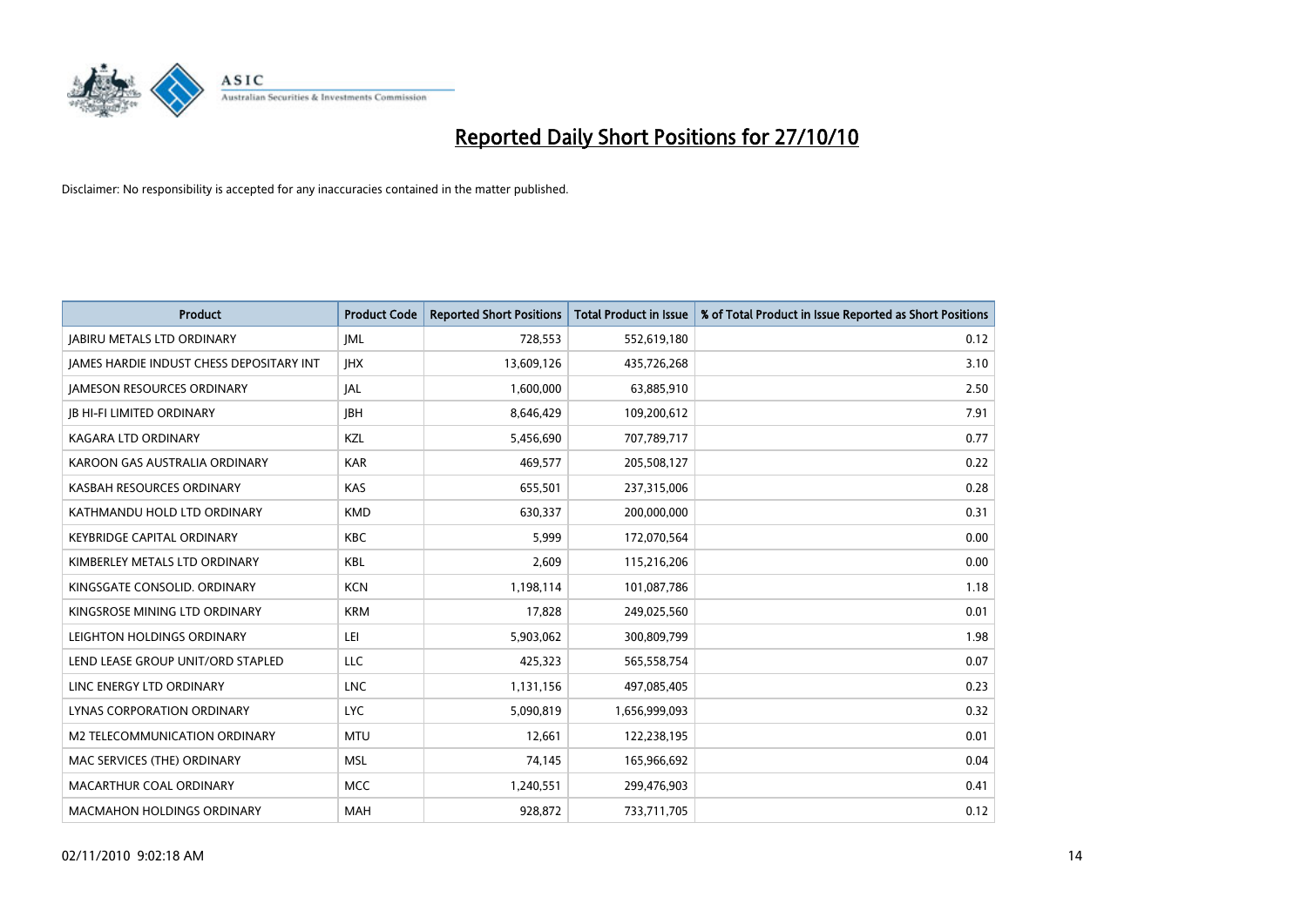

| <b>Product</b>                        | <b>Product Code</b> | <b>Reported Short Positions</b> | Total Product in Issue | % of Total Product in Issue Reported as Short Positions |
|---------------------------------------|---------------------|---------------------------------|------------------------|---------------------------------------------------------|
| MACQ ATLAS ROADS GRP ORDINARY STAPLED | <b>MQA</b>          | 348,445                         | 452,345,907            | 0.07                                                    |
| MACQUARIE GROUP LTD ORDINARY          | <b>MOG</b>          | 4,702,120                       | 345,601,301            | 1.36                                                    |
| <b>MANTRA RESOURCES ORDINARY</b>      | <b>MRU</b>          | 21,370                          | 130,229,188            | 0.02                                                    |
| MAP GROUP STAPLED US PROHIBIT.        | <b>MAP</b>          | 1,709,622                       | 1,861,210,782          | 0.09                                                    |
| <b>MARION ENERGY ORDINARY</b>         | <b>MAE</b>          | 374,994                         | 429,822,043            | 0.09                                                    |
| MCMILLAN SHAKESPEARE ORDINARY         | <b>MMS</b>          | 177,375                         | 67,849,516             | 0.26                                                    |
| MCPHERSON'S LTD ORDINARY              | <b>MCP</b>          | 17,550                          | 71,651,758             | 0.02                                                    |
| MEDUSA MINING LTD ORDINARY            | <b>MML</b>          | 900,766                         | 187,584,911            | 0.48                                                    |
| MELBOURNE IT LIMITED ORDINARY         | MLB                 | 148,373                         | 80,029,955             | 0.19                                                    |
| MEO AUSTRALIA LTD ORDINARY            | <b>MEO</b>          | 474,711                         | 477,220,955            | 0.10                                                    |
| MERMAID MARINE ORDINARY               | <b>MRM</b>          | 518,757                         | 188,672,387            | 0.28                                                    |
| MESOBLAST LIMITED ORDINARY            | <b>MSB</b>          | 20,643                          | 158,140,556            | 0.01                                                    |
| METALS X LIMITED ORDINARY             | <b>MLX</b>          | 326,940                         | 1,365,661,782          | 0.03                                                    |
| METCASH LIMITED ORDINARY              | <b>MTS</b>          | 18,481,567                      | 768,523,847            | 2.39                                                    |
| METGASCO LIMITED ORDINARY             | <b>MEL</b>          | 235,435                         | 250,803,468            | 0.09                                                    |
| METMINCO LIMITED ORDINARY             | <b>MNC</b>          | 350,000                         | 836,622,979            | 0.04                                                    |
| MICLYN EXP OFFSHR ORDINARY            | <b>MIO</b>          | 385,025                         | 271,700,000            | 0.14                                                    |
| MINARA RESOURCES ORDINARY             | <b>MRE</b>          | 3,695,033                       | 1,167,783,517          | 0.31                                                    |
| MINCOR RESOURCES NL ORDINARY          | <b>MCR</b>          | 104,292                         | 200,608,804            | 0.04                                                    |
| MINERAL DEPOSITS ORDINARY             | <b>MDL</b>          | 1,270,612                       | 606,441,673            | 0.21                                                    |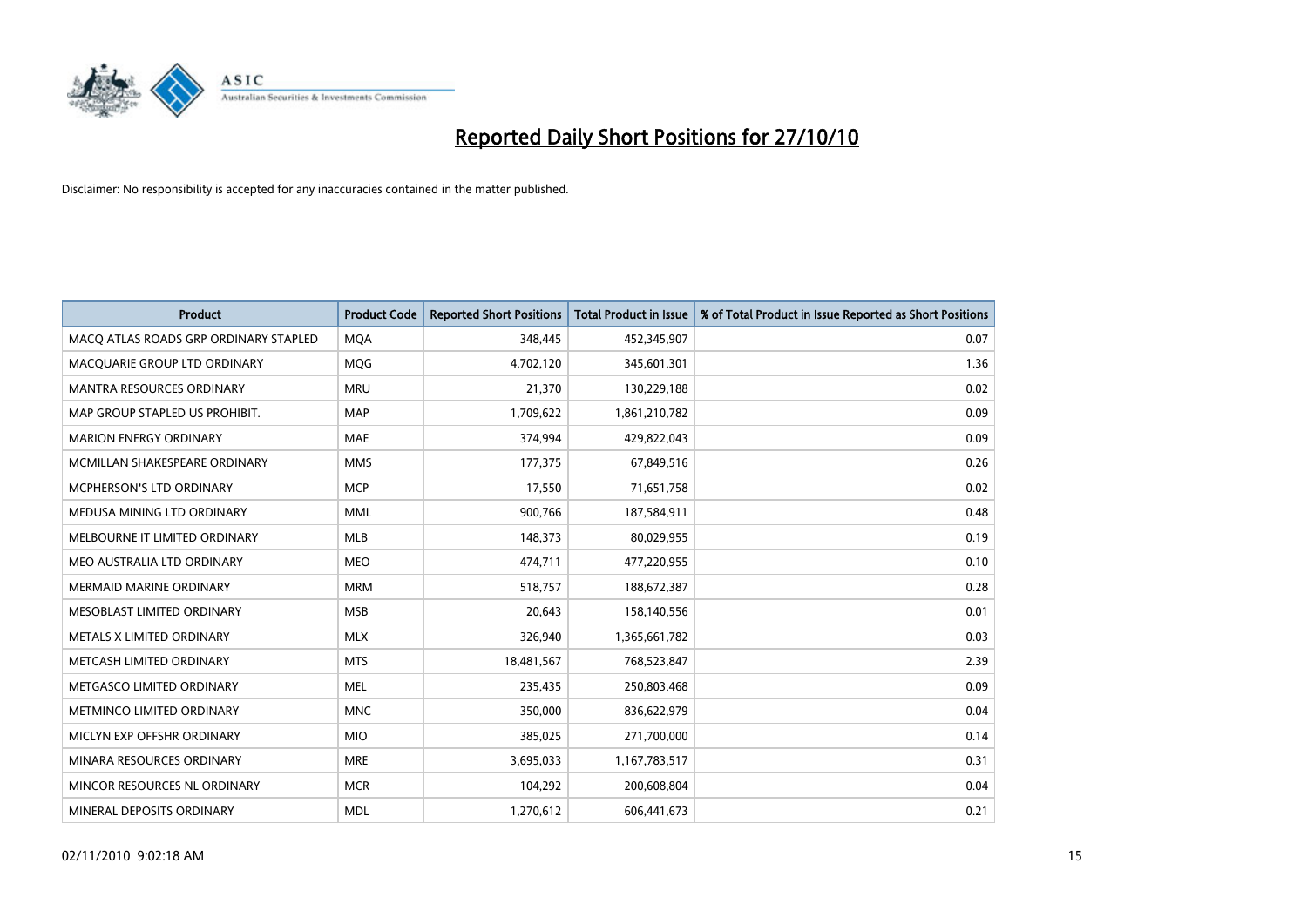

| <b>Product</b>                     | <b>Product Code</b> | <b>Reported Short Positions</b> | <b>Total Product in Issue</b> | % of Total Product in Issue Reported as Short Positions |
|------------------------------------|---------------------|---------------------------------|-------------------------------|---------------------------------------------------------|
| MINERAL RESOURCES, ORDINARY        | <b>MIN</b>          | 172,273                         | 167,939,485                   | 0.09                                                    |
| MIRABELA NICKEL LTD ORDINARY       | <b>MBN</b>          | 9,775,083                       | 485,383,737                   | 2.00                                                    |
| MIRVAC GROUP STAPLED SECURITIES    | <b>MGR</b>          | 3,575,533                       | 3,415,819,357                 | 0.10                                                    |
| MITCHELL COMMUNITCA. ORDINARY      | <b>MCU</b>          | 16,057                          | 301,883,014                   | 0.01                                                    |
| MOLOPO ENERGY LTD ORDINARY         | <b>MPO</b>          | 510,265                         | 250,972,584                   | 0.20                                                    |
| <b>MONADELPHOUS GROUP ORDINARY</b> | <b>MND</b>          | 566,654                         | 87,521,827                    | 0.64                                                    |
| <b>MOUNT GIBSON IRON ORDINARY</b>  | <b>MGX</b>          | 3,999,062                       | 1,082,570,693                 | 0.37                                                    |
| MURCHISON METALS LTD ORDINARY      | <b>MMX</b>          | 6,859,899                       | 435,884,268                   | 1.56                                                    |
| MYER HOLDINGS LTD ORDINARY         | <b>MYR</b>          | 14,583,175                      | 581,517,884                   | 2.52                                                    |
| <b>MYSTATE LIMITED ORDINARY</b>    | <b>MYS</b>          | 1,400                           | 67,439,158                    | 0.00                                                    |
| NATIONAL AUST. BANK ORDINARY       | <b>NAB</b>          | 13,725,024                      | 2,133,340,708                 | 0.63                                                    |
| NATURAL FUEL LIMITED ORDINARY      | <b>NFL</b>          |                                 | 721,912                       | 0.00                                                    |
| NAVITAS LIMITED ORDINARY           | <b>NVT</b>          | 518,174                         | 342,450,567                   | 0.14                                                    |
| NEPTUNE MARINE ORDINARY            | <b>NMS</b>          | 2,276,075                       | 438,935,619                   | 0.52                                                    |
| NEW HOPE CORPORATION ORDINARY      | <b>NHC</b>          | 760,631                         | 830,230,549                   | 0.09                                                    |
| NEWCREST MINING ORDINARY           | <b>NCM</b>          | 4,938,295                       | 764,486,927                   | 0.63                                                    |
| NEWS CORP A NON-VOTING CDI         | <b>NWSLV</b>        | 45,608                          | 1,828,178,274                 | 0.00                                                    |
| NEWS CORP B VOTING CDI             | <b>NWS</b>          | 7,240,074                       | 798,520,953                   | 0.89                                                    |
| NEXBIS LIMITED ORDINARY            | <b>NBS</b>          | 63,733                          | 498,972,940                   | 0.01                                                    |
| NEXUS ENERGY LIMITED ORDINARY      | <b>NXS</b>          | 5,977,157                       | 988,257,304                   | 0.59                                                    |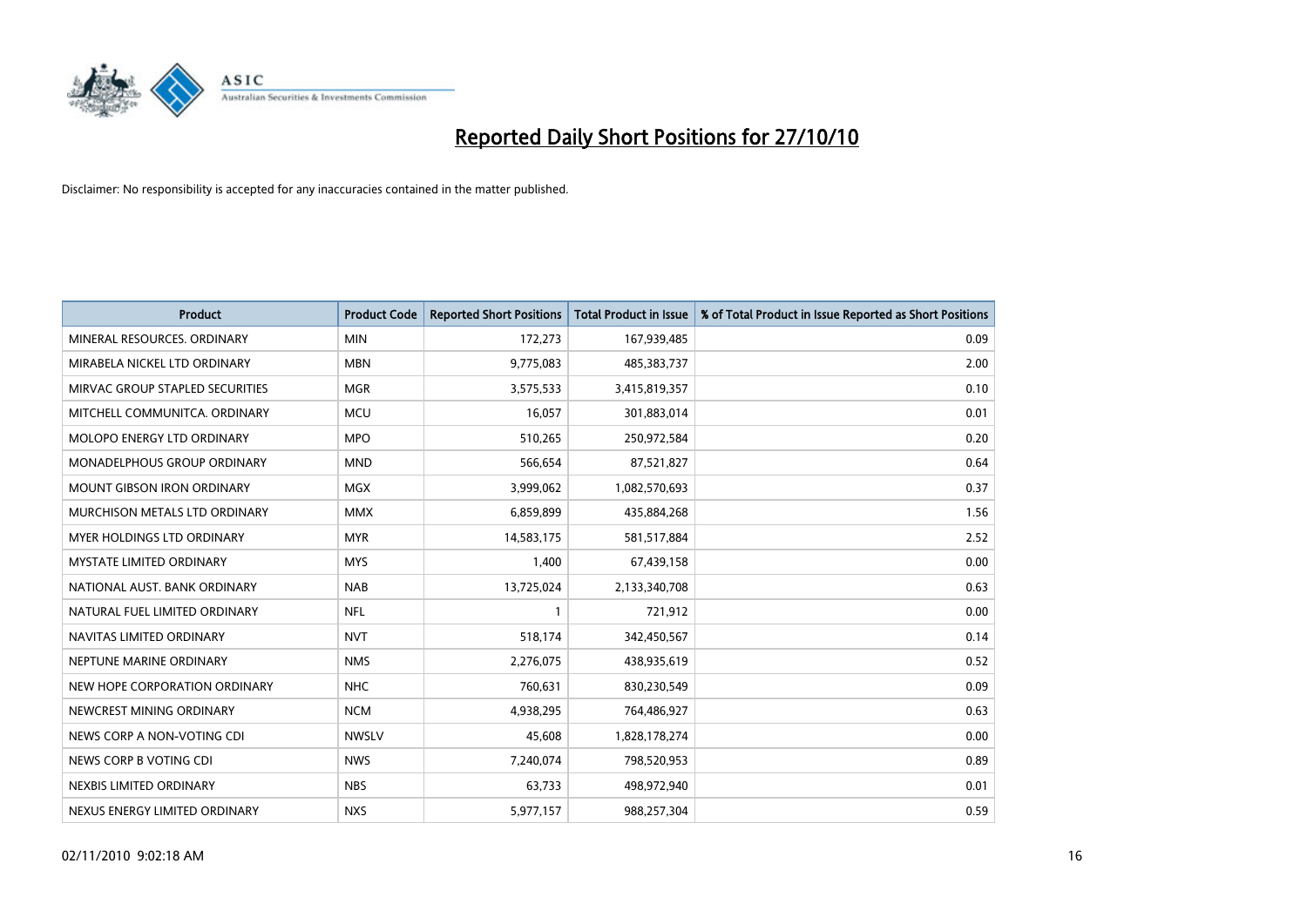

| <b>Product</b>                        | <b>Product Code</b> | <b>Reported Short Positions</b> | Total Product in Issue | % of Total Product in Issue Reported as Short Positions |
|---------------------------------------|---------------------|---------------------------------|------------------------|---------------------------------------------------------|
| NIB HOLDINGS LIMITED ORDINARY         | <b>NHF</b>          | 8,911                           | 495,431,427            | 0.00                                                    |
| NICK SCALI LIMITED ORDINARY           | <b>NCK</b>          | 35,846                          | 81,000,000             | 0.04                                                    |
| NIDO PETROLEUM ORDINARY               | <b>NDO</b>          | 6,492,615                       | 1,107,550,321          | 0.58                                                    |
| NKWE PLATINUM 10C US COMMON           | <b>NKP</b>          | 252,783                         | 559,651,184            | 0.04                                                    |
| NORTHERN CREST ORDINARY               | <b>NOC</b>          | 24,345                          | 116,074,781            | 0.02                                                    |
| NORTHERN IRON LTD ORDINARY            | <b>NFE</b>          | 1,033,586                       | 336,035,503            | 0.31                                                    |
| NRW HOLDINGS LIMITED ORDINARY         | <b>NWH</b>          | 161,690                         | 251,223,000            | 0.06                                                    |
| NUFARM LIMITED ORDINARY               | <b>NUF</b>          | 8,102,571                       | 261,775,731            | 3.10                                                    |
| NUPLEX INDUSTRIES ORDINARY            | <b>NPX</b>          | 43,989                          | 195,060,783            | 0.02                                                    |
| NYOTA MINERALS LTD ORDINARY           | <b>NYO</b>          | 405,000                         | 317,993,276            | 0.13                                                    |
| OAKTON LIMITED ORDINARY               | <b>OKN</b>          | 514,141                         | 93,632,735             | 0.55                                                    |
| OCEANAGOLD CORP. CHESS DEPOSITARY INT | <b>OGC</b>          | 61,681                          | 249,874,252            | 0.02                                                    |
| OCEANIA CAPITAL LTD ORDINARY          | <b>OCP</b>          | 2,500                           | 91,921,295             | 0.00                                                    |
| OIL SEARCH LTD ORDINARY               | OSH                 | 10,902,857                      | 1,312,888,303          | 0.81                                                    |
| OM HOLDINGS LIMITED ORDINARY          | <b>OMH</b>          | 1,192,308                       | 503,085,150            | 0.24                                                    |
| ONESTEEL LIMITED ORDINARY             | OST                 | 1,642,428                       | 1,334,683,421          | 0.13                                                    |
| ORICA LIMITED ORDINARY                | ORI                 | 3,391,820                       | 362,100,430            | 0.92                                                    |
| ORIGIN ENERGY ORDINARY                | <b>ORG</b>          | 5,705,978                       | 884,397,012            | 0.61                                                    |
| OROCOBRE LIMITED ORDINARY             | <b>ORE</b>          | 39,807                          | 91,181,996             | 0.04                                                    |
| OROTONGROUP LIMITED ORDINARY          | <b>ORL</b>          | 495                             | 40,880,902             | 0.00                                                    |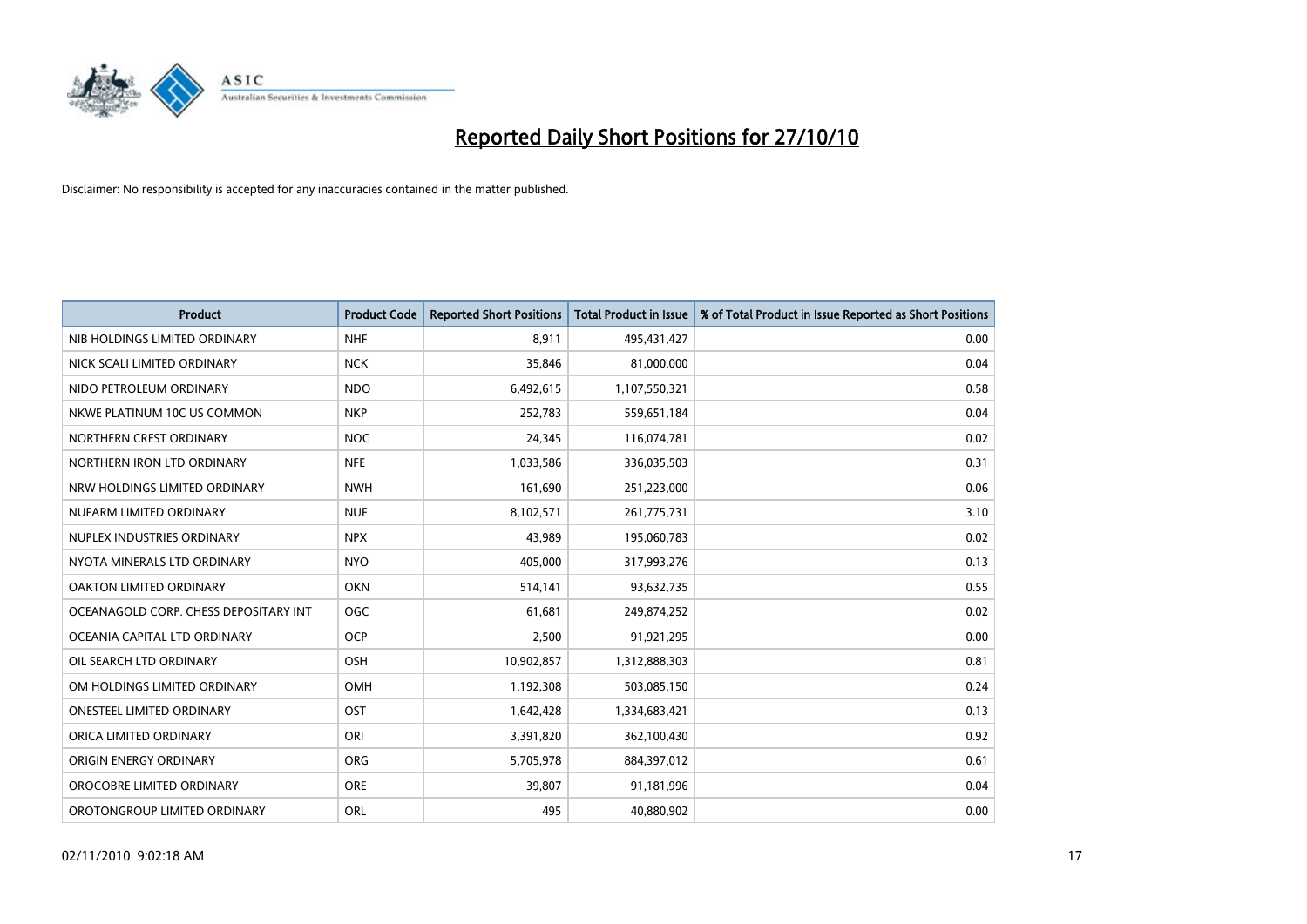

| <b>Product</b>                          | <b>Product Code</b> | <b>Reported Short Positions</b> | Total Product in Issue | % of Total Product in Issue Reported as Short Positions |
|-----------------------------------------|---------------------|---------------------------------|------------------------|---------------------------------------------------------|
| OTTO ENERGY LIMITED ORDINARY            | <b>OEL</b>          | 109,204                         | 1,134,540,071          | 0.01                                                    |
| OZ MINERALS ORDINARY                    | OZL                 | 102,119,499                     | 3,121,339,730          | 3.27                                                    |
| PACIFIC BRANDS ORDINARY                 | <b>PBG</b>          | 3,044,781                       | 931,386,248            | 0.34                                                    |
| PALADIN ENERGY LTD ORDINARY             | <b>PDN</b>          | 13,241,593                      | 718,423,382            | 1.84                                                    |
| PANAUST LIMITED ORDINARY                | <b>PNA</b>          | 9,440,643                       | 2,954,376,819          | 0.32                                                    |
| PANORAMIC RESOURCES ORDINARY            | PAN                 | 657,312                         | 206,062,842            | 0.32                                                    |
| PAPERLINX LIMITED ORDINARY              | <b>PPX</b>          | 15,001,367                      | 603,580,761            | 2.49                                                    |
| PAPERLINX SPS TRUST STEP UP PERP. PREF. | <b>PXUPA</b>        | 5,000                           | 2,850,000              | 0.18                                                    |
| PATTIES FOODS LTD ORDINARY              | PFL                 |                                 | 138,908,853            | 0.00                                                    |
| PEAK RESOURCES ORDINARY                 | <b>PEK</b>          | 18,629                          | 121,683,093            | 0.02                                                    |
| PEET LIMITED ORDINARY                   | <b>PPC</b>          | 129,243                         | 300,681,486            | 0.04                                                    |
| PENINSULA MINERALS ORDINARY             | <b>PEN</b>          | 5,000                           | 1,633,103,715          | 0.00                                                    |
| PERILYA LIMITED ORDINARY                | PEM                 | 467,077                         | 526,075,563            | 0.09                                                    |
| PERPETUAL LIMITED ORDINARY              | PPT                 | 2,291,032                       | 43,692,215             | 5.26                                                    |
| PERSEUS MINING LTD ORDINARY             | PRU                 | 827,500                         | 421,307,088            | 0.19                                                    |
| PETSEC ENERGY ORDINARY                  | <b>PSA</b>          | 223,332                         | 231,283,622            | 0.10                                                    |
| PHARMAXIS LTD ORDINARY                  | <b>PXS</b>          | 1,185,608                       | 225,814,934            | 0.53                                                    |
| PHOTON GROUP LTD ORDINARY               | PGA                 | 250,510                         | 1,540,062,626          | 0.02                                                    |
| PIKE RIVER COAL ORDINARY                | <b>PRC</b>          | 456,320                         | 405,301,433            | 0.11                                                    |
| PLATINUM ASSET ORDINARY                 | <b>PTM</b>          | 3,874,447                       | 561,347,878            | 0.68                                                    |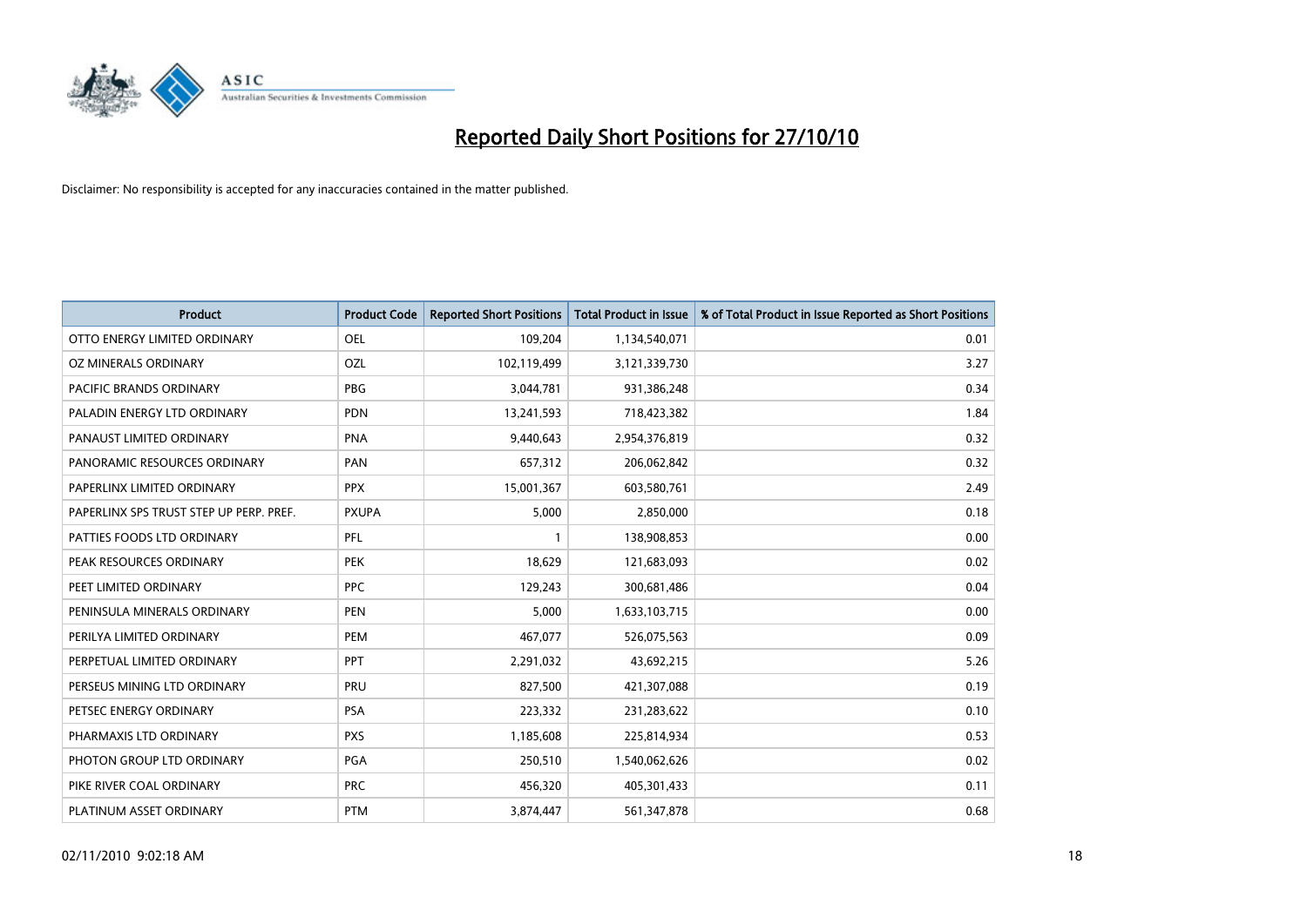

| <b>Product</b>                       | <b>Product Code</b> | <b>Reported Short Positions</b> | Total Product in Issue | % of Total Product in Issue Reported as Short Positions |
|--------------------------------------|---------------------|---------------------------------|------------------------|---------------------------------------------------------|
| PLATINUM AUSTRALIA ORDINARY          | <b>PLA</b>          | 6,209,930                       | 321,130,521            | 1.93                                                    |
| PLATINUM CAPITAL LTD ORDINARY        | <b>PMC</b>          |                                 | 163,732,888            | 0.00                                                    |
| PMP LIMITED ORDINARY                 | <b>PMP</b>          | 1,720,003                       | 335,338,483            | 0.51                                                    |
| PORT BOUVARD LIMITED ORDINARY        | PBD                 | 6,754                           | 593,868,295            | 0.00                                                    |
| PREMIER INVESTMENTS ORDINARY         | <b>PMV</b>          | 149,208                         | 155,030,045            | 0.10                                                    |
| PRIMARY HEALTH CARE ORDINARY         | PRY                 | 9,972,271                       | 495,978,188            | 2.00                                                    |
| PRIME INFR GROUP. STAPLED SECURITIES | PIH                 | 531,892                         | 351,776,795            | 0.14                                                    |
| PRIME MEDIA GRP LTD ORDINARY         | PRT                 | 2                               | 366,330,303            | 0.00                                                    |
| PRIMEAG AUSTRALIA ORDINARY           | PAG                 | 401,507                         | 150,569,976            | 0.27                                                    |
| PROGEN PHARMACEUTIC ORDINARY         | PGL                 | 151,596                         | 24,709,097             | 0.61                                                    |
| PROGRAMMED ORDINARY                  | <b>PRG</b>          | 374,786                         | 118,169,908            | 0.31                                                    |
| PSIVIDA CORP CDI 1:1                 | <b>PVA</b>          | 6,878                           | 7,821,140              | 0.09                                                    |
| <b>QANTAS AIRWAYS ORDINARY</b>       | QAN                 | 26,618,447                      | 2,265,123,620          | 1.18                                                    |
| OBE INSURANCE GROUP ORDINARY         | OBE                 | 21,803,742                      | 1,051,600,529          | 2.04                                                    |
| RAMELIUS RESOURCES ORDINARY          | <b>RMS</b>          | 37,248                          | 291,208,795            | 0.01                                                    |
| RAMSAY HEALTH CARE ORDINARY          | <b>RHC</b>          | 1,782,503                       | 202,081,252            | 0.88                                                    |
| RANGE RESOURCES LTD ORDINARY         | <b>RRS</b>          | 1,250,000                       | 1,162,167,306          | 0.11                                                    |
| <b>RCR TOMLINSON ORDINARY</b>        | <b>RCR</b>          | 68,067                          | 131,985,172            | 0.05                                                    |
| <b>REA GROUP ORDINARY</b>            | <b>REA</b>          | 5,240                           | 128,439,366            | 0.00                                                    |
| RED FORK ENERGY ORDINARY             | <b>RFE</b>          | 7,696                           | 139,535,000            | 0.01                                                    |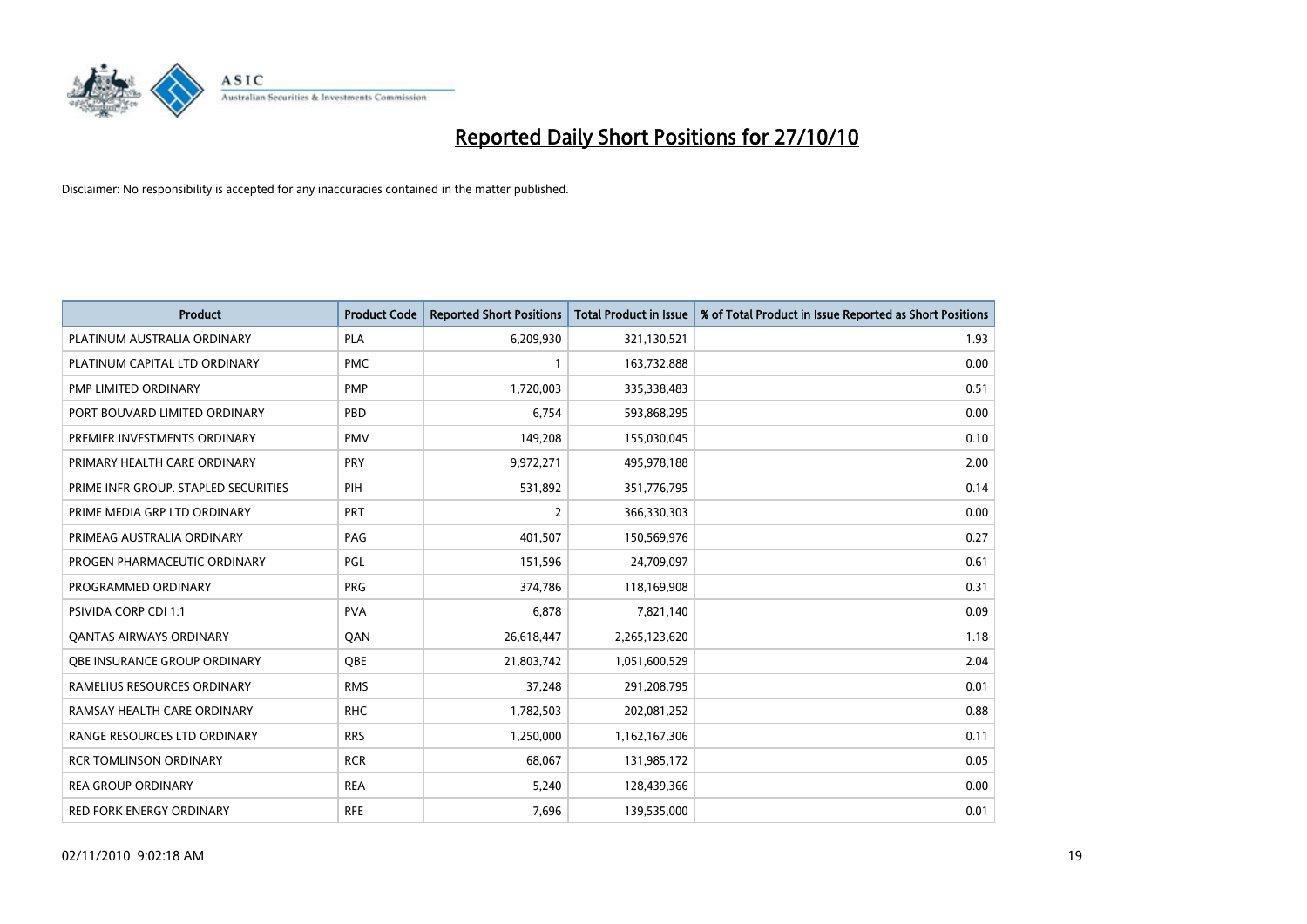

| <b>Product</b>                      | <b>Product Code</b> | <b>Reported Short Positions</b> | <b>Total Product in Issue</b> | % of Total Product in Issue Reported as Short Positions |
|-------------------------------------|---------------------|---------------------------------|-------------------------------|---------------------------------------------------------|
| <b>REDFLEX HOLDINGS ORDINARY</b>    | <b>RDF</b>          | 3,225                           | 110,345,599                   | 0.00                                                    |
| REED RESOURCES LTD ORDINARY         | <b>RDR</b>          | 268,205                         | 192,271,768                   | 0.14                                                    |
| <b>REGIS RESOURCES ORDINARY</b>     | <b>RRL</b>          | 368,407                         | 423,878,034                   | 0.08                                                    |
| RESMED INC CDI 10:1                 | <b>RMD</b>          | 6,391,373                       | 1,516,163,980                 | 0.42                                                    |
| <b>RESOLUTE MINING ORDINARY</b>     | <b>RSG</b>          | 489,296                         | 451,380,935                   | 0.11                                                    |
| RESOURCE EQUIP LTD ORDINARY         | <b>RQL</b>          | 2,500                           | 154,217,420                   | 0.00                                                    |
| <b>RESOURCE GENERATION ORDINARY</b> | <b>RES</b>          | 157,911                         | 182,680,530                   | 0.09                                                    |
| REVERSE CORP LIMITED ORDINARY       | <b>REF</b>          | 25,141                          | 92,382,175                    | 0.03                                                    |
| REX MINERALS LIMITED ORDINARY       | <b>RXM</b>          | 41,129                          | 132,199,460                   | 0.03                                                    |
| <b>RHG LIMITED ORDINARY</b>         | <b>RHG</b>          | 13,020                          | 318,745,978                   | 0.00                                                    |
| RIDLEY CORPORATION ORDINARY         | <b>RIC</b>          | 53,937                          | 307,817,071                   | 0.02                                                    |
| RIO TINTO LIMITED ORDINARY          | <b>RIO</b>          | 22,380,919                      | 606,831,240                   | 3.72                                                    |
| RIVERCITY MOTORWAY STAPLED          | <b>RCY</b>          | 300,208                         | 957,010,115                   | 0.03                                                    |
| RIVERSDALE MINING ORDINARY          | <b>RIV</b>          | 76,551                          | 236,033,688                   | 0.03                                                    |
| ROC OIL COMPANY ORDINARY            | <b>ROC</b>          | 4,512,422                       | 713,154,560                   | 0.62                                                    |
| SAI GLOBAL LIMITED ORDINARY         | SAI                 | 59,234                          | 197,852,152                   | 0.03                                                    |
| SALMAT LIMITED ORDINARY             | <b>SLM</b>          | 78,195                          | 159,134,483                   | 0.05                                                    |
| SAMSON OIL & GAS LTD ORDINARY       | SSN                 | 380,000                         | 1,664,588,164                 | 0.02                                                    |
| SANDFIRE RESOURCES ORDINARY         | <b>SFR</b>          | 43,885                          | 131,734,760                   | 0.03                                                    |
| <b>SANTOS LTD ORDINARY</b>          | <b>STO</b>          | 4,844,515                       | 834,058,037                   | 0.58                                                    |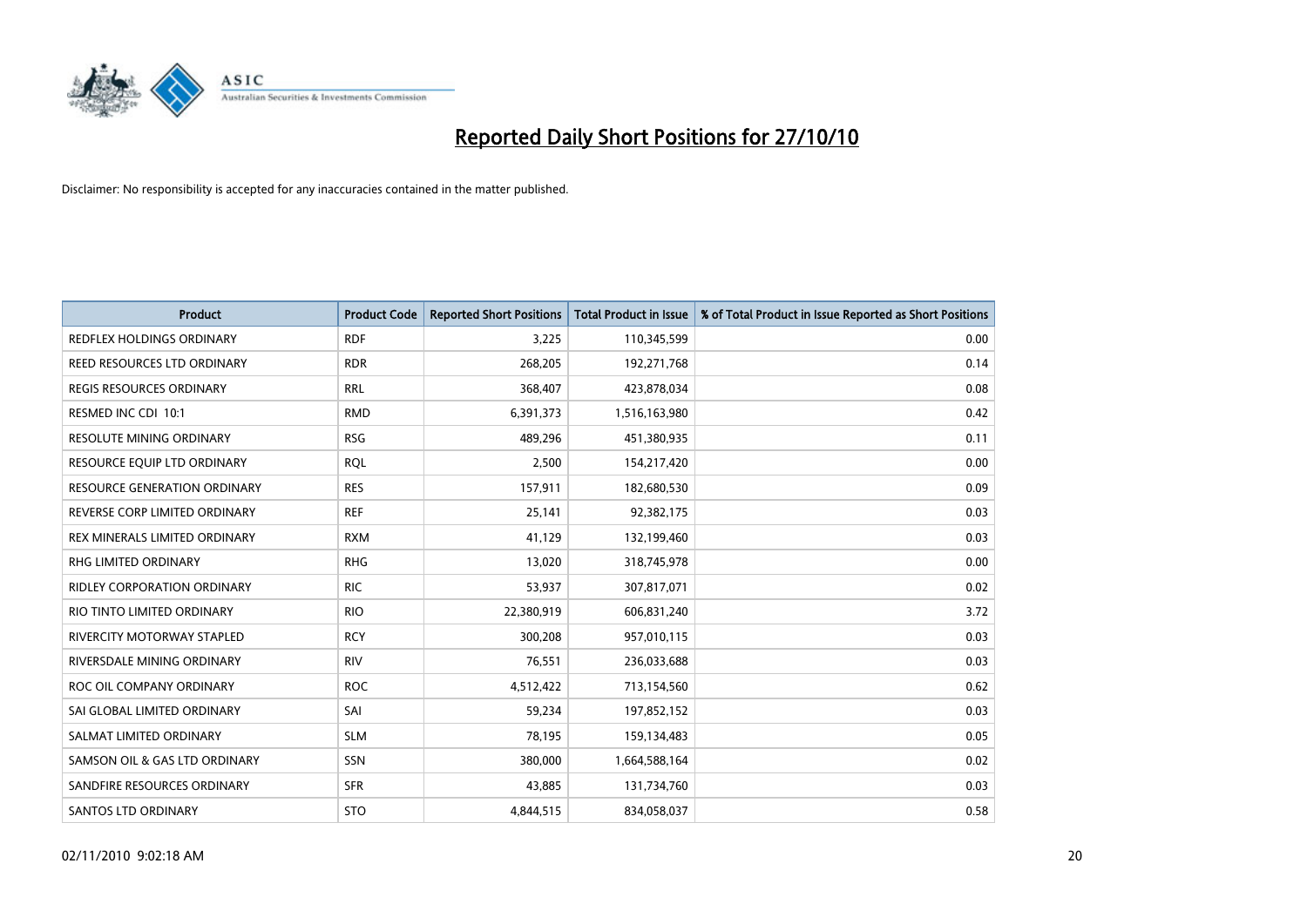

| <b>Product</b>                           | <b>Product Code</b> | <b>Reported Short Positions</b> | <b>Total Product in Issue</b> | % of Total Product in Issue Reported as Short Positions |
|------------------------------------------|---------------------|---------------------------------|-------------------------------|---------------------------------------------------------|
| SARACEN MINERAL ORDINARY                 | <b>SAR</b>          | 209,055                         | 492,151,415                   | 0.04                                                    |
| SEDGMAN LIMITED ORDINARY                 | <b>SDM</b>          | 193,930                         | 207,997,898                   | 0.09                                                    |
| SEEK LIMITED ORDINARY                    | <b>SEK</b>          | 4,119,896                       | 336,584,488                   | 1.21                                                    |
| SENETAS CORPORATION ORDINARY             | <b>SEN</b>          | 756,999                         | 461,522,263                   | 0.16                                                    |
| SERVCORP LIMITED ORDINARY                | SRV                 | 93,797                          | 98,440,807                    | 0.09                                                    |
| SERVICE STREAM ORDINARY                  | <b>SSM</b>          | 344,663                         | 283,418,867                   | 0.12                                                    |
| SEVEN GROUP HOLDINGS ORDINARY            | <b>SVW</b>          | 100,566                         | 305,410,281                   | 0.03                                                    |
| SIGMA PHARMACEUTICAL ORDINARY            | SIP                 | 8,335,250                       | 1,178,626,572                 | 0.70                                                    |
| SILEX SYSTEMS ORDINARY                   | <b>SLX</b>          | 205,768                         | 149,506,391                   | 0.13                                                    |
| SILVER LAKE RESOURCE ORDINARY            | <b>SLR</b>          | 110,282                         | 178,757,838                   | 0.05                                                    |
| SIMS METAL MGMT LTD ORDINARY             | SGM                 | 3,131,964                       | 204,675,998                   | 1.53                                                    |
| SINGAPORE TELECOMM. CHESS DEPOSITARY INT | SGT                 | 2,807,827                       | 389,173,075                   | 0.71                                                    |
| SKILLED GROUP LTD ORDINARY               | <b>SKE</b>          | 94.257                          | 190,738,408                   | 0.04                                                    |
| SKY CITY ENTERTAIN, ORDINARY             | <b>SKC</b>          | 12,220,743                      | 575,114,687                   | 2.12                                                    |
| SKY NETWORK ORDINARY                     | <b>SKT</b>          | 1,269,140                       | 389,139,785                   | 0.33                                                    |
| SMS MANAGEMENT, ORDINARY                 | <b>SMX</b>          | 38,048                          | 67,661,358                    | 0.05                                                    |
| SONIC HEALTHCARE ORDINARY                | <b>SHL</b>          | 5,537,826                       | 388,429,875                   | 1.45                                                    |
| SP AUSNET STAPLED SECURITIES             | SPN                 | 6,991,392                       | 2,748,353,504                 | 0.25                                                    |
| SPARK INFRASTRUCTURE STAPLED SECURITIES  | SKI                 | 28,224,143                      | 1,209,239,300                 | 2.34                                                    |
| SPDR 200 FUND ETF UNITS                  | STW                 | 8                               | 57,428,081                    | 0.00                                                    |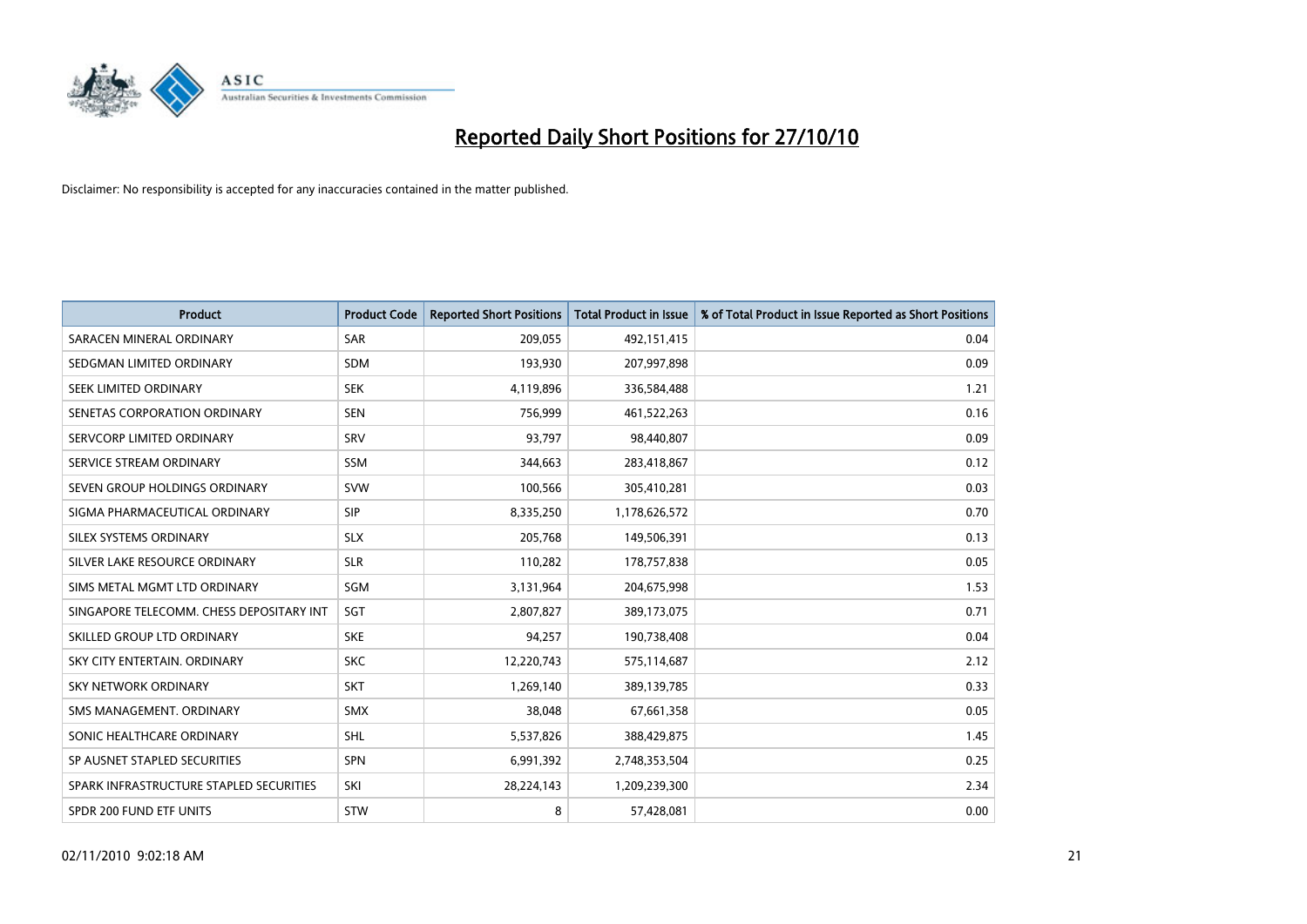

| <b>Product</b>                | <b>Product Code</b> | <b>Reported Short Positions</b> | <b>Total Product in Issue</b> | % of Total Product in Issue Reported as Short Positions |
|-------------------------------|---------------------|---------------------------------|-------------------------------|---------------------------------------------------------|
| SPECIALTY FASHION ORDINARY    | <b>SFH</b>          | 1,663,844                       | 190,964,693                   | 0.88                                                    |
| SPOTLESS GROUP LTD ORDINARY   | SPT                 | 1,086,136                       | 261,070,153                   | 0.42                                                    |
| ST BARBARA LIMITED ORDINARY   | <b>SBM</b>          | 17,572,217                      | 1,953,668,407                 | 0.89                                                    |
| STAGING CONNECTIONS ORDINARY  | <b>STG</b>          | 2,917,189                       | 783,175,134                   | 0.37                                                    |
| STH AMERICAN COR LTD ORDINARY | SAY                 | 9,200                           | 233,651,371                   | 0.00                                                    |
| STHN CROSS MEDIA ORDINARY     | <b>SXL</b>          | 94,557                          | 378,827,750                   | 0.02                                                    |
| STOCKLAND UNITS/ORD STAPLED   | SGP                 | 11,674,090                      | 2,383,036,717                 | 0.48                                                    |
| STRAITS RESOURCES ORDINARY    | SRL                 | 4,908,420                       | 255,203,613                   | 1.92                                                    |
| STW COMMUNICATIONS ORDINARY   | SGN                 | 229,328                         | 364,310,964                   | 0.06                                                    |
| SUNCORP-METWAY, ORDINARY      | <b>SUN</b>          | 4,205,238                       | 1,281,390,524                 | 0.32                                                    |
| SUNDANCE RESOURCES ORDINARY   | <b>SDL</b>          | 14,243,372                      | 2,709,995,932                 | 0.52                                                    |
| SUNLAND GROUP LTD ORDINARY    | <b>SDG</b>          | 105,209                         | 251,107,692                   | 0.04                                                    |
| SUPER CHEAP AUTO GRP ORDINARY | SUL                 | 257,509                         | 128,702,619                   | 0.20                                                    |
| SWICK MINING ORDINARY         | <b>SWK</b>          | 1,548                           | 236,724,970                   | 0.00                                                    |
| SYMEX HOLDINGS ORDINARY       | SYM                 | 6,633                           | 125,037,628                   | 0.01                                                    |
| TABCORP HOLDINGS LTD ORDINARY | <b>TAH</b>          | 4,365,366                       | 616,489,466                   | 0.69                                                    |
| TALENT2 INTERNATION ORDINARY  | <b>TWO</b>          | $\overline{7}$                  | 141,271,875                   | 0.00                                                    |
| TALISMAN MINING ORDINARY      | <b>TLM</b>          | 21,389                          | 109,438,815                   | 0.02                                                    |
| TAP OIL LIMITED ORDINARY      | <b>TAP</b>          | 2,195,985                       | 169,892,964                   | 1.29                                                    |
| TASSAL GROUP LIMITED ORDINARY | <b>TGR</b>          | 3,079,071                       | 146,304,404                   | 2.09                                                    |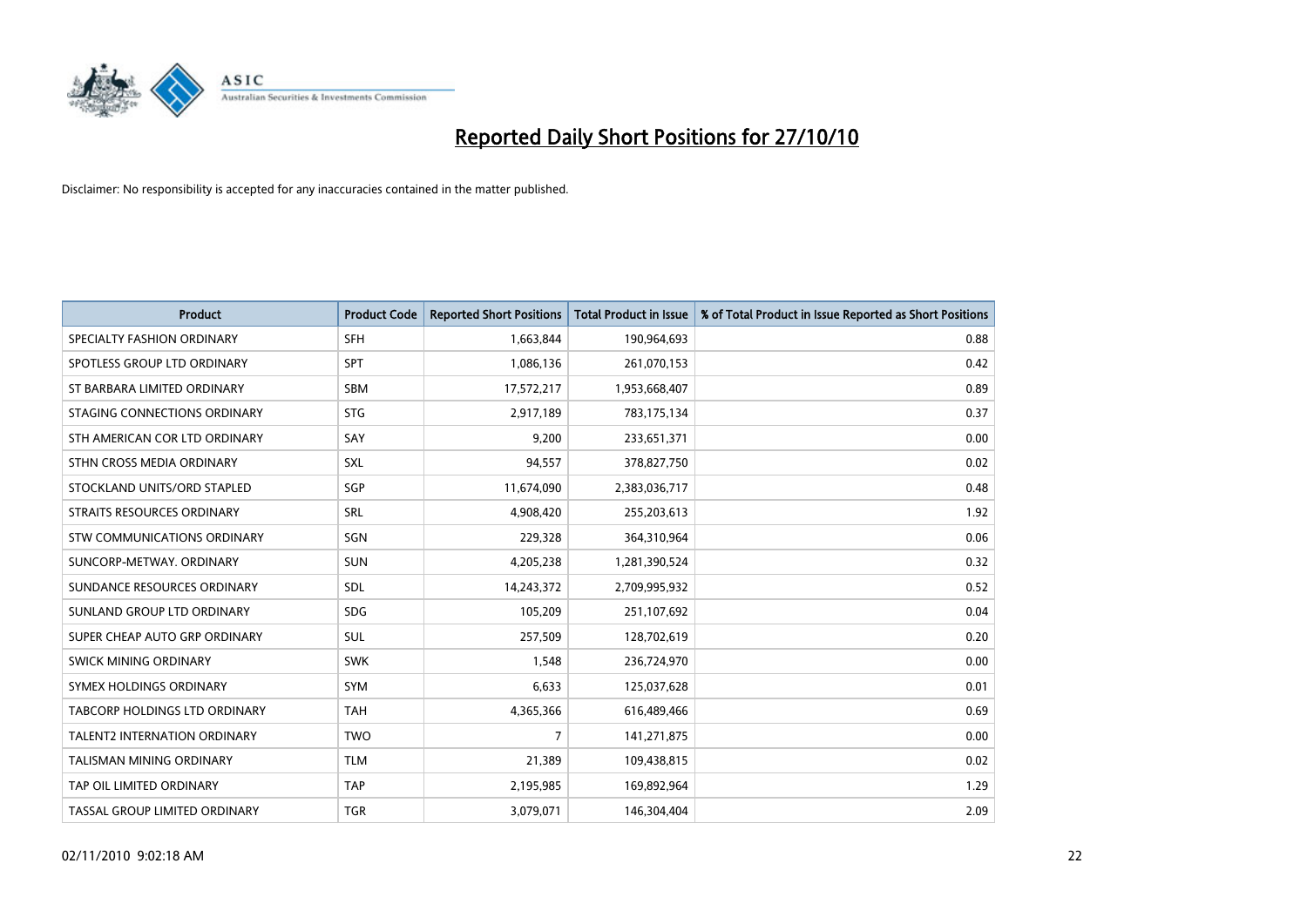

| <b>Product</b>                          | <b>Product Code</b> | <b>Reported Short Positions</b> | <b>Total Product in Issue</b> | % of Total Product in Issue Reported as Short Positions |
|-----------------------------------------|---------------------|---------------------------------|-------------------------------|---------------------------------------------------------|
| <b>TATTS GROUP LTD ORDINARY</b>         | <b>TTS</b>          | 7,949,982                       | 1,300,888,465                 | 0.61                                                    |
| TELECOM CORPORATION ORDINARY            | <b>TEL</b>          | 28,761,628                      | 1,924,367,932                 | 1.48                                                    |
| <b>TELSTRA CORPORATION, ORDINARY</b>    | <b>TLS</b>          | 12,403,343                      | 12,443,074,357                | 0.10                                                    |
| TEN NETWORK HOLDINGS ORDINARY           | <b>TEN</b>          | 12,484,905                      | 1,045,236,720                 | 1.22                                                    |
| TFS CORPORATION LTD ORDINARY            | <b>TFC</b>          | 63,054                          | 227,360,909                   | 0.02                                                    |
| THE REJECT SHOP ORDINARY                | <b>TRS</b>          | 32,997                          | 26,033,570                    | 0.13                                                    |
| THOR MINING PLC CHESS DEPOSITARY        | <b>THR</b>          | 2,307                           | 239,814,715                   | 0.00                                                    |
| THORN GROUP LIMITED ORDINARY            | <b>TGA</b>          | 2,361                           | 129,459,770                   | 0.00                                                    |
| THUNDELARRA EXPLOR, ORDINARY            | <b>THX</b>          | 6,028                           | 152,910,147                   | 0.00                                                    |
| <b>TIGER RESOURCES ORDINARY</b>         | <b>TGS</b>          | 163,189                         | 596,373,151                   | 0.03                                                    |
| TIMBERCORP LIMITED ORDINARY             | <b>TIM</b>          | 90,075                          | 352,071,429                   | 0.02                                                    |
| <b>TISHMAN SPEYER UNITS</b>             | <b>TSO</b>          | 50,801                          | 338,440,904                   | 0.01                                                    |
| TNG LIMITED ORDINARY                    | <b>TNG</b>          | 4,321                           | 258,055,076                   | 0.00                                                    |
| TOLL HOLDINGS LTD ORDINARY              | <b>TOL</b>          | 12,866,162                      | 702,867,609                   | 1.80                                                    |
| TORO ENERGY LIMITED ORDINARY            | <b>TOE</b>          | 35,404                          | 964,936,676                   | 0.00                                                    |
| <b>TOWER AUSTRALIA ORDINARY</b>         | <b>TAL</b>          | 972,819                         | 415,928,881                   | 0.23                                                    |
| TOWER LIMITED ORDINARY                  | <b>TWR</b>          | 689,519                         | 260,631,787                   | 0.26                                                    |
| TOX FREE SOLUTIONS ORDINARY             | <b>TOX</b>          | 92,698                          | 91,765,500                    | 0.09                                                    |
| TPG TELECOM LIMITED ORDINARY            | <b>TPM</b>          | 2,257,155                       | 767,849,104                   | 0.28                                                    |
| TRANSFIELD SERV INFR STAPLED SECURITIES | <b>TSI</b>          | 209,212                         | 434,862,971                   | 0.05                                                    |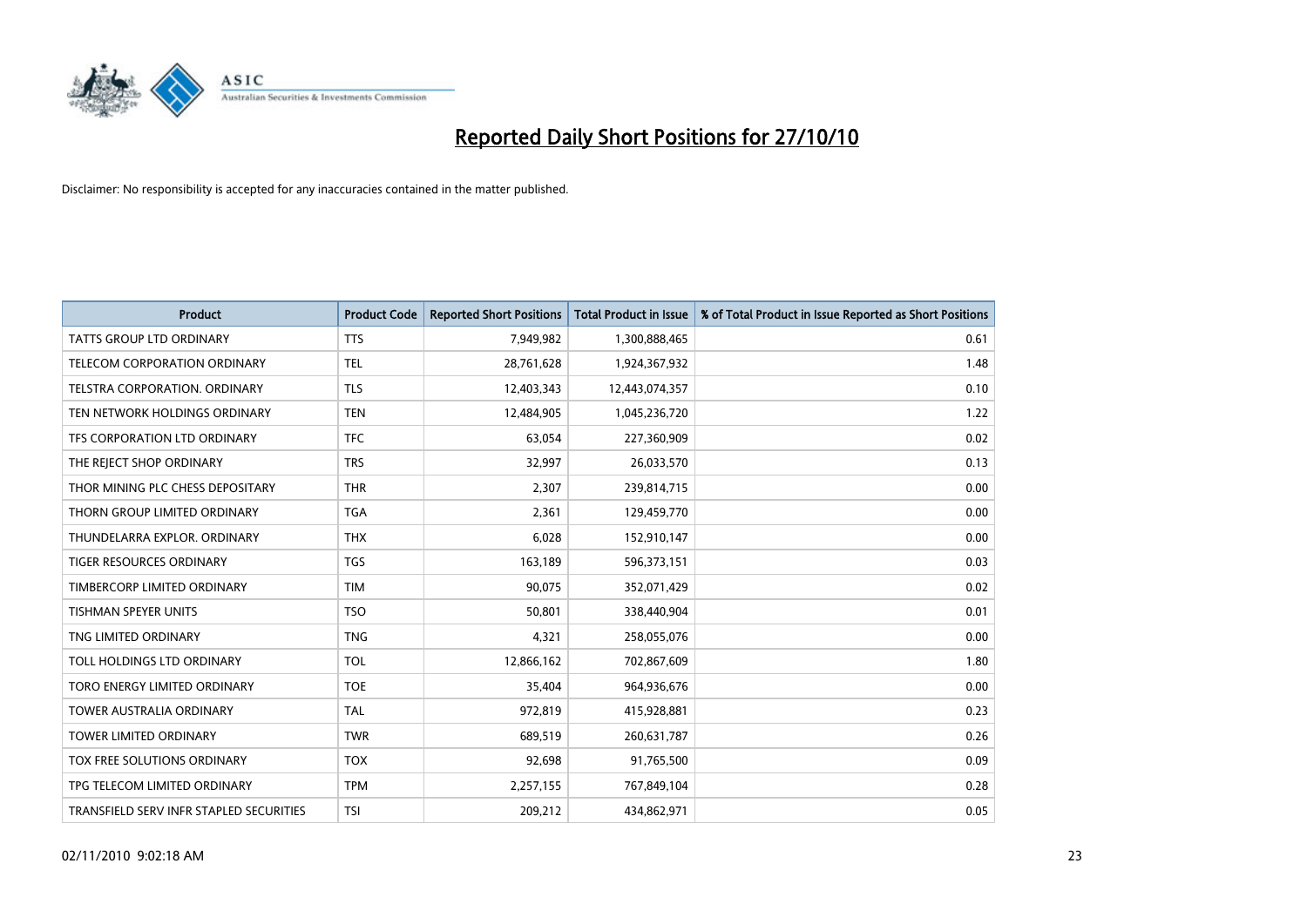

| <b>Product</b>                            | <b>Product Code</b> | <b>Reported Short Positions</b> | <b>Total Product in Issue</b> | % of Total Product in Issue Reported as Short Positions |
|-------------------------------------------|---------------------|---------------------------------|-------------------------------|---------------------------------------------------------|
| <b>TRANSFIELD SERVICES ORDINARY</b>       | <b>TSE</b>          | 3,436,807                       | 441,350,229                   | 0.78                                                    |
| TRANSPACIFIC INDUST. ORDINARY             | <b>TPI</b>          | 14,525,972                      | 960,638,735                   | 1.49                                                    |
| TRANSURBAN GROUP TRIPLE STAPLED SEC.      | <b>TCL</b>          | 7,093,477                       | 1,441,290,633                 | 0.48                                                    |
| TRINITY GROUP STAPLED SECURITIES          | <b>TCQ</b>          | 3,419                           | 231,701,539                   | 0.00                                                    |
| TROY RESOURCES NL ORDINARY                | <b>TRY</b>          | 38,837                          | 87,474,323                    | 0.05                                                    |
| UGL LIMITED ORDINARY                      | UGL                 | 4,736,859                       | 166,028,705                   | 2.83                                                    |
| UNILIFE CORPORATION CDI 6:1               | <b>UNS</b>          | 61,505                          | 241,158,714                   | 0.02                                                    |
| UXC LIMITED ORDINARY                      | <b>UXC</b>          | 678,611                         | 305,789,718                   | 0.22                                                    |
| VALAD PROPERTY GROUP STAPLED US PROHIBIT. | <b>VPG</b>          | 4,895,633                       | 2,302,129,263                 | 0.21                                                    |
| <b>VDM GROUP LIMITED ORDINARY</b>         | <b>VMG</b>          | 11,116                          | 195,613,088                   | 0.01                                                    |
| VENTURE MINERALS ORDINARY                 | <b>VMS</b>          | 6,500                           | 192,663,334                   | 0.00                                                    |
| VILLAGE ROADSHOW LTD ORDINARY             | <b>VRL</b>          | 682                             | 106,949,195                   | 0.00                                                    |
| VILLAGE ROADSHOW LTD 'A' CLASS PREFERENCE | <b>VRLPA</b>        | 19,557                          | 44,503,905                    | 0.04                                                    |
| <b>VIRGIN BLUE HOLDINGS ORDINARY</b>      | <b>VBA</b>          | 18,072,855                      | 2,209,126,568                 | 0.81                                                    |
| <b>VISION GROUP HLDGS ORDINARY</b>        | <b>VGH</b>          | 78,000                          | 72,771,187                    | 0.11                                                    |
| <b>VITA GROUP LTD ORDINARY</b>            | <b>VTG</b>          | 75,190                          | 142,499,800                   | 0.05                                                    |
| VITERRA INC CDI 1:1                       | <b>VTA</b>          | 4,177                           | 68,629,939                    | 0.01                                                    |
| <b>WAREHOUSE GROUP ORDINARY</b>           | <b>WHS</b>          | 302,724                         | 311,195,868                   | 0.10                                                    |
| <b>WATPAC LIMITED ORDINARY</b>            | <b>WTP</b>          | 7,535                           | 183,341,382                   | 0.00                                                    |
| <b>WDS LIMITED ORDINARY</b>               | <b>WDS</b>          | 10,725                          | 143,107,458                   | 0.01                                                    |